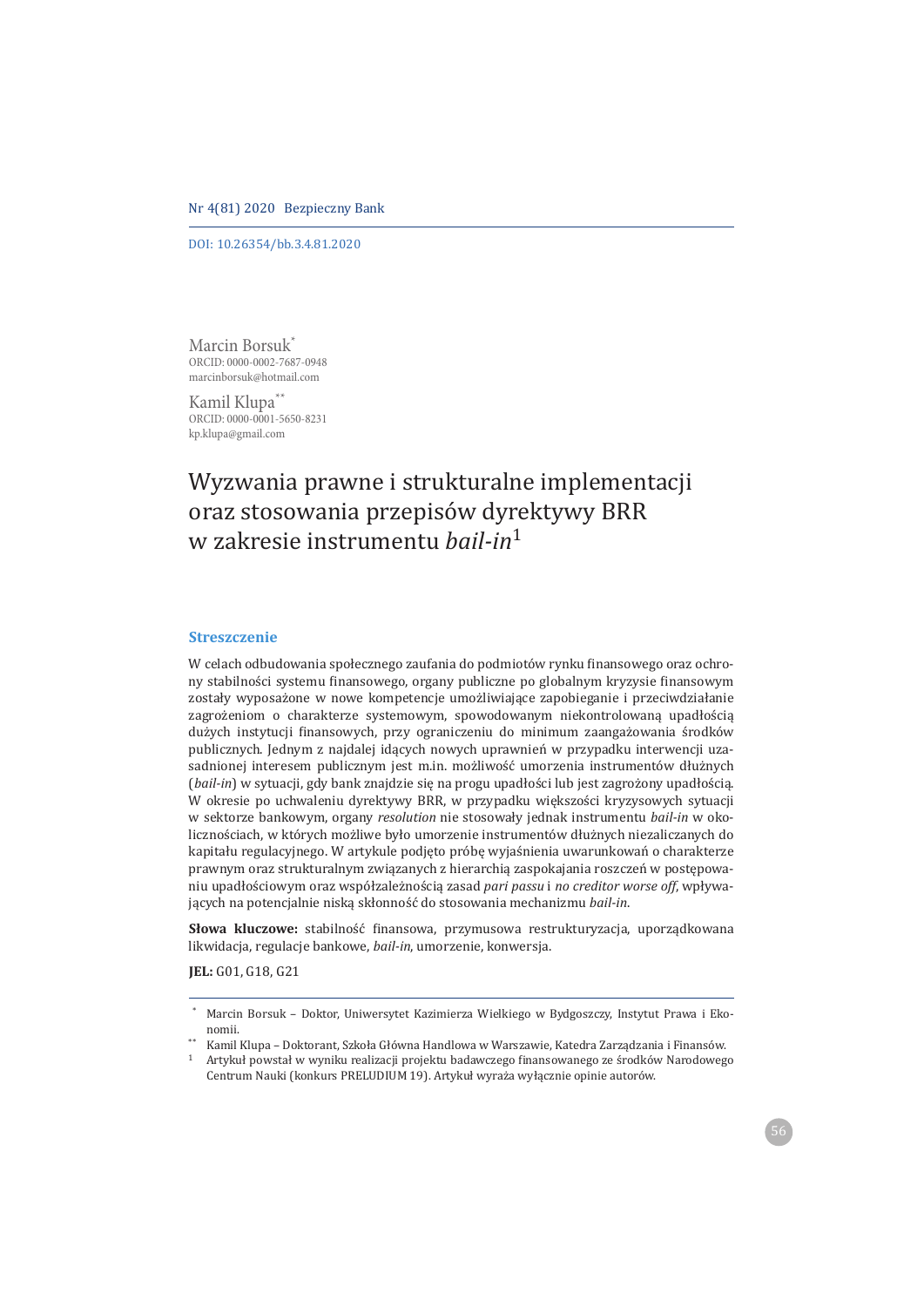### **Legal and Structural Challenges in Implementing BRR Directive** to National Law with Regard to Bail-in Mechanism

#### **Abstract**

In order to restore public confidence in financial market entities and protect the stability of the financial system after the global financial crisis, public authorities have been equipped with new prerogatives to prevent and counteract systemic threats caused by disorderly bankruptcies of large financial institutions, while minimizing the recourse to public funds. The power to bail-in creditors in the public interest when the bank is failing or likely to fail emerges as the furthest reaching one among them. Following the adoption of the BRR directive, however, in most crisis cases in the banking sector, resolution authorities haven't used the bail-in tool, even though circumstances allowed for the possibility to ascribe losses to debt instruments not classified as regulatory capital. This paper studies the potential low propensity to use the bail-in mechanism with a view to structural and legal conditions related to the claims hierarchy in bankruptcy proceedings and the interplay between the pari *passu* and 'no creditor worse off' principles.

Key words: financial stability, resolution, banking regulation, bail-in.

# **Wstep**

Globalny kryzys finansowy ujawnił słabe punkty regulacyjnej architektury zarządzania kryzysowego, w tym przede wszystkim nadmierna koncentracje na perspektywie mikroostrożnościowej w praktyce nadzorczej oraz brak narzędzi umożliwiających likwidację instytucji finansowych zagrożonych niewypłacalnością w sposób uporządkowany<sup>2</sup>. W celach odbudowania społecznego zaufania do podmiotów rynku finansowego oraz ochrony stabilności systemu finansowego, organy publiczne musiały zostać wyposażone w nowe kompetencje umożliwiające zapobieganie i przeciwdziałanie zagrożeniom o charakterze systemowym, spowodowanym niekontrolowana upadłościa dużych instytucji finansowych, przy ograniczeniu do minimum zaangażowania środków publicznych<sup>3</sup>.

Stworzenie nowego sposobu postępowania na wypadek konieczności restrukturyzacji banków albo ich upadłości wymagało wyposażenia władz publicznych w nowe uprawnienia władcze, upoważniające m.in. do ingerencji w wykonywanie praw majątkowych właścicieli i wierzycieli instytucji kredytowych<sup>4</sup>. Tymi najdalej idącymi prerogatywami zdefiniowanymi w dyrektywie BRR (Bank Recovery and Resolution Directive)<sup>5</sup> sa uprawnienia do umorzenia lub konwersji instrumentów kapita-

<sup>&</sup>lt;sup>2</sup> J. Pruski, *Ewolucja światowego systemu ochrony depozytów oraz systemu recovery i resolution*, IX Kongres Ryzyka Bankowego, 5.11.2014 r.

<sup>&</sup>lt;sup>3</sup> K.E. Scott, J.B. Taylor, Bankruptcy Not Bailout: A Special Chapter 14, 2012.

<sup>&</sup>lt;sup>4</sup> P. Lintner, M.A.J. Lincoln Nagy, P. Pyziak, A.J. Godwin, S.C. Schroeder, N. Irsalieva, Understanding bank recovery and resolution in the EU: a guidebook to the BRRD (English), World Bank Group, 2017.

<sup>&</sup>lt;sup>5</sup> Dyrektywa Parlamentu Europejskiego i Rady 2014/59/UE z 15.5.2014 r. ustanawiająca ramy na potrzeby prowadzenia działań naprawczych oraz restrukturyzacji i uporządkowanej likwidacji w odniesieniu do instytucji kredytowych i firm inwestycyjnych (Dz.U. L Nr 173, s. 190) (dyrektywa BRR).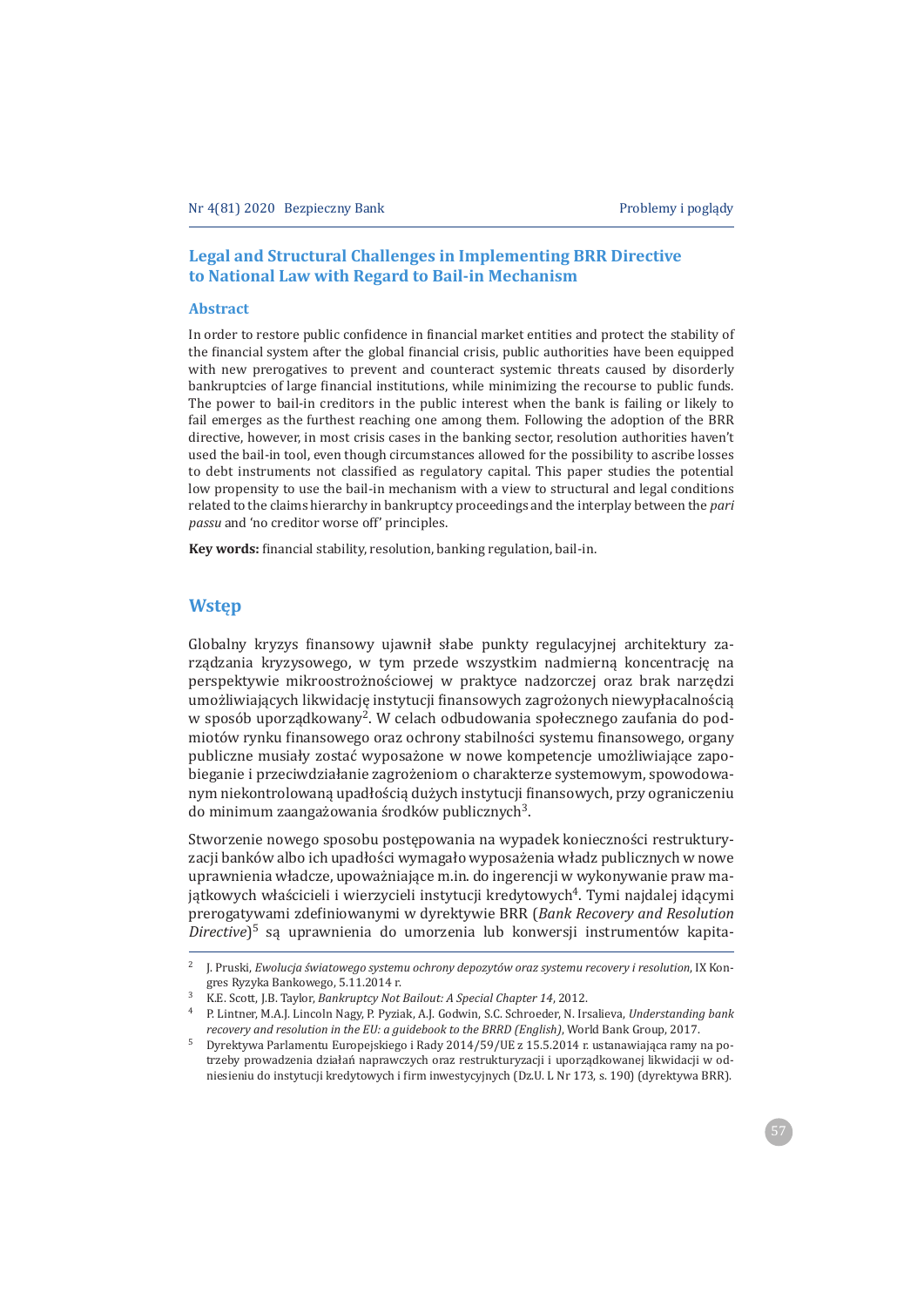łowych (ang. write-down) i dłużnych (ang. bail-in). O ile w swojej mechanice oba uprawnienia są do siebie podobne, to występują między nimi jakościowe różnice.

Mechanizm write-down odnosi się tylko do instrumentów zaliczanych do kapitału własnego. Dla zapewnienia pełnej realizacji jednej z naczelnych zasad procesu re*solution*, stanowiącej, że ciężar nieoczekiwanych strat banku powinien być zawsze w pierwszej kolejności ponoszony przez akcjonariuszy, dyrektywa BRR stanowi, iż organy *resolution* przed podjęciem właściwej restrukturyzacji albo uporządkowanej likwidacji muszą dokonać umorzenia instrumentów kapitałowych. Umorzenia lub konwersji instrumentów kapitałowych można dokonać w ramach procesu resolution (niezależnie albo łącznie z instrumentami resolution) oraz w okolicznościach, gdy nie są spełnione przesłanki do uruchomienia procesu *resolution* (np. jeżeli miałoby to służyć utrzymaniu rentowności przez instytucję albo, gdy instytucja wymaga nadzwyczajnego publicznego wsparcia finansowego<sup>6</sup>). Organy do spraw restrukturyzacji i uporządkowanej likwidacji wykonują uprawnienie do umorzenia lub konwersji instrumentów kapitałowych respektując kolejność zaspokajania roszczeń, która obowiązywałaby w toku zwykłego, sądowego postępowania upadłościowego. W pierwszej kolejności umorzeniu podlegają pozycje w kapitale podstawowym Tier I, proporcjonalnie do ich strat i do maksymalnej możliwości pokrywania przez nie strat. W dalszej kolejności umarza się (lub dokonuje się konwersji na instrumenty w kapitale podstawowym Tier I) instrumenty w kapitale dodatkowym Tier I, a na końcu instrumenty w kapitale Tier II. Mechanizm write-down, jakkolwiek funkcjonalnie zbliżony do *bail-in*, nie jest w rozumieniu dyrektywy BRR instrumentem *resolution*<sup>7</sup>.

Jeżeli zostały spełnione przesłanki uruchomienia procesu *resolution* oraz gdy stwierdzono, że zastosowanie samego tylko mechanizmu write-down nie będzie wystarczające dla przywrócenia rentowności danej instytucji, można dla realizacji celów restrukturyzacji i uporzadkowanej likwidacji wykonać uprawnienie do umorzenia lub konwersji instrumentów dłużnych (bail-in) w celu pokrycia strat i ewentualnego dokapitalizowania z zasobów dostępnych wewnątrz banku. Bail-in można zatem sekwencyjnie przeprowadzić dopiero po zastosowaniu write-down. Uprawnienie do umorzenia lub konwersji instrumentów dłużnych jest instrumentem *resolution sensu stricto i* można je wykonać tylko w ramach procesu *resolution*.

W odniesieniu do udziałowych papierów wartościowych zdolność do absorpcji strat jest z założenia wpisana w ich charakterystykę, dyrektywa BRR wprowadziła jedynie szczególną ścieżkę administracyjną dla jej aktywacji. Niektórzy autorzy zwracają uwagę, że własność w wymiarze prawnym powinna być odbiciem jej wartości ekonomicznej i wnioskują z tego, że jeżeli wartość ekonomiczna w sytuacji poniesienia wysokich strat wynosi zero, to nie ma podstawy do udzielania jej ochrony prawnej<sup>8</sup>. Można zatem przyjmować, że instrument write-down w zasadzie

<sup>6</sup> Art. 59 ust. 3 dyrektywy BRR.

<sup>7</sup> Art. 37 ust. 3 dyrektywy BRR.

<sup>&</sup>lt;sup>8</sup> I. Pollner, Understanding the legal rationale for infringing on property rights in the context of modern *bank resolution tools*, World Bank, 2013.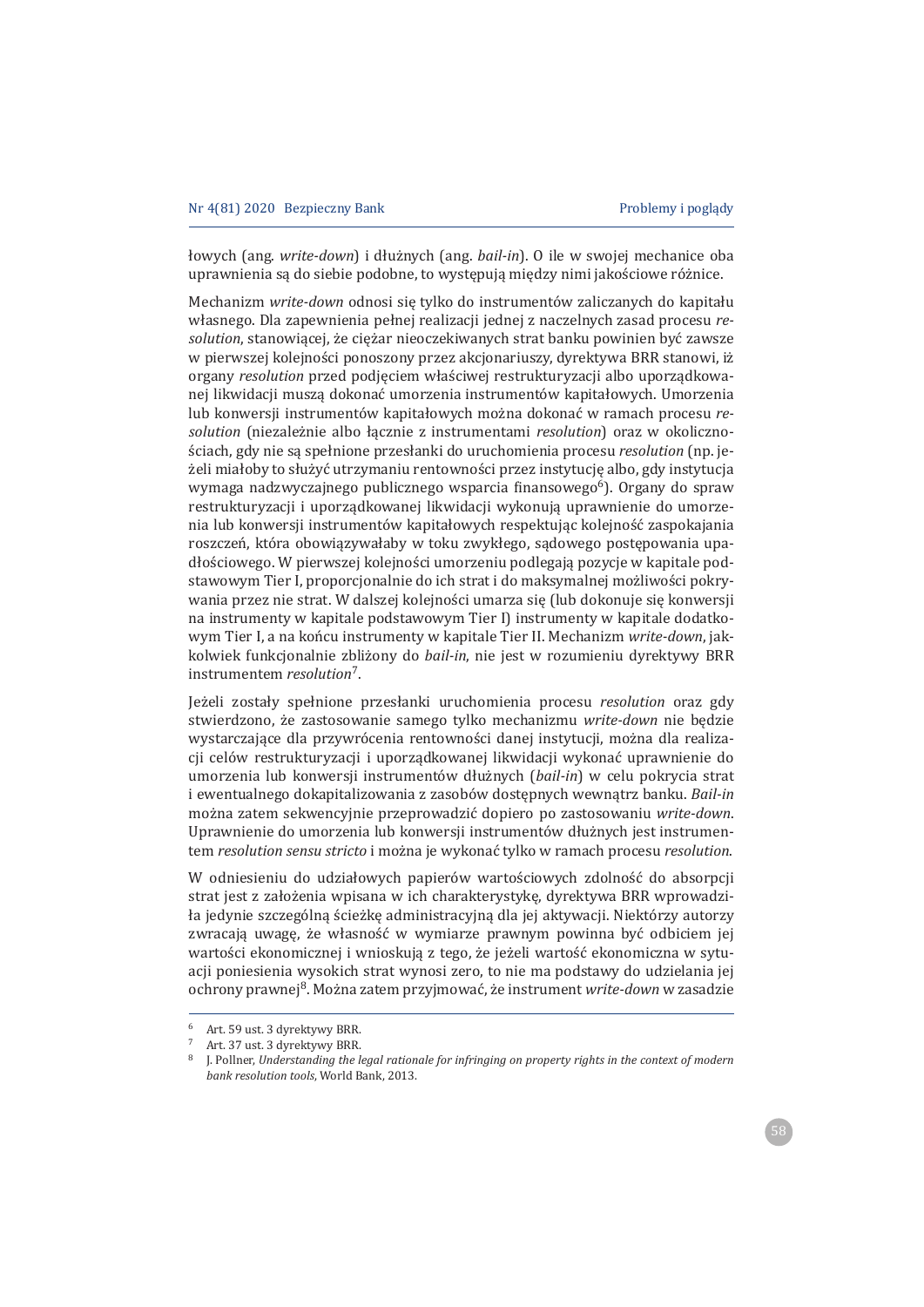stwierdza tylko prawne skutki utraty wartości ekonomicznej instrumentów kapitałowych, przy czym dokonuje się to w przyspieszonym trybie, aby ograniczyć erozje wartości pozostałych pozycji bilansowych i negatywne skutki zewnętrzne.

Mając na uwadze powyższe, można przyjąć, że mechanizm bail-in jest najbardziej nowatorskim narzędziem w nowym instrumentarium organów do spraw restrukturyzacji i uporządkowanej likwidacji, ponieważ pozwala on na przypisywanie zdolności do absorpcji strat instrumentom, które nie mają organicznie tej zdolności ponieważ nie są papierami wartościowymi o charakterze udziałowym.

Wprowadzaniu bail-in do systemów prawnych towarzyszyło wiele dyskusji i kontrowersji. Kontekst dla podjecia prac koncepcyjnych stworzyło poczucie swoistej "niesprawiedliwości społecznej", które eskalowało w związku z powszechnymi praktykami ratowania ze środków publicznych instytucji finansowych zagrożonych upadłościa. W odczuciu opinii publicznej zyski tych instytucji były "prywatyzowane", a straty "uspołeczniane", ponieważ akcjonariusze i profesjonalni wierzyciele podmiotów finansowych wykorzystywali przeświadczenie, że instytucje te są zbyt duże lub zbyt istotne dla gospodarki realnej, żeby władze publiczne pozwoliły im upaść. W związku z istnieniem pośrednich gwarancji publicznych (ang. *implicite quarantees*) akcjonariusze i wierzyciele wspierali strategie podejmowania nadmiernego ryzyka, dążąc do osiągania ponadprzeciętnych zysków. Przyznanie uprawnienia do stosowania administracyjnego umorzenia instrumentów akcjonariuszy i wierzycieli, którzy przyczynili się do złej kondycji finansowej banku (lub akceptowali podwyższone ryzyko), miało uczynić zadość poczuciu "sprawiedliwości społecznej" poprzez zapewnienie, że straty ponoszone będą w pierwszej kolejności przez akcjonariuszy i wierzycieli. Potrzeba stworzenia kompletnie nowego instrumentu wynikała także ze szczególnego charakteru procesu resolution oraz z nieskuteczności dotychczasowych konstrukcji prawnych, które nie dawały gwarancji osiągnięcia celów formułowanych przez organy nadzorcze po globalnym kryzysie finansowym<sup>9</sup>.

Mechanizm bail-in, ze względu m.in. na swój samodzielny potencjał restrukturyzacyjny, miał w zamyśle jego twórców i unijnego ustawodawcy stać się jednym z podstawowych instrumentów zarządzania kryzysowego<sup>10</sup>. Skonstruowany został jako narzadzie administracyjne, a jego powszechna skuteczność wzgledem instrumentów dłużnych emitowanych na podstawie prawa krajowego państw członkowskich zapewniona została na poziomie ustawowym.

W okresie po uchwaleniu dyrektywy BRR, w przypadku większości kryzysowych sytuacji w sektorze bankowym, organy *resolution* nie weryfikowały pozytywnie przesłanki interesu publicznego w podejmowaniu interwencji wobec podmiotu zagrożonego upadłościa. W efekcie, instrument *bail-in* nie był stosowany nawet w okolicznościach, w których teoretycznie możliwe byłoby przypisanie strat wie-

<sup>&</sup>lt;sup>9</sup> M. Borsuk, K. Klupa, *Integracja w prawa obligatariuszy banku w ramach postepowania restrukturyzacji i uporz¦dkowanej likwidacji (resolution)*ǡȏǣȐǤȋǤȌǡ*Regulacje ϔinansowe: ϔintech – nowe instrumenty finansowe – resolution*, Wydawnictwo C.H. Beck, 2017.

<sup>&</sup>lt;sup>10</sup> P. Calello, W. Ervin, *From bail-out to bail-in*, "The Economist" 2010.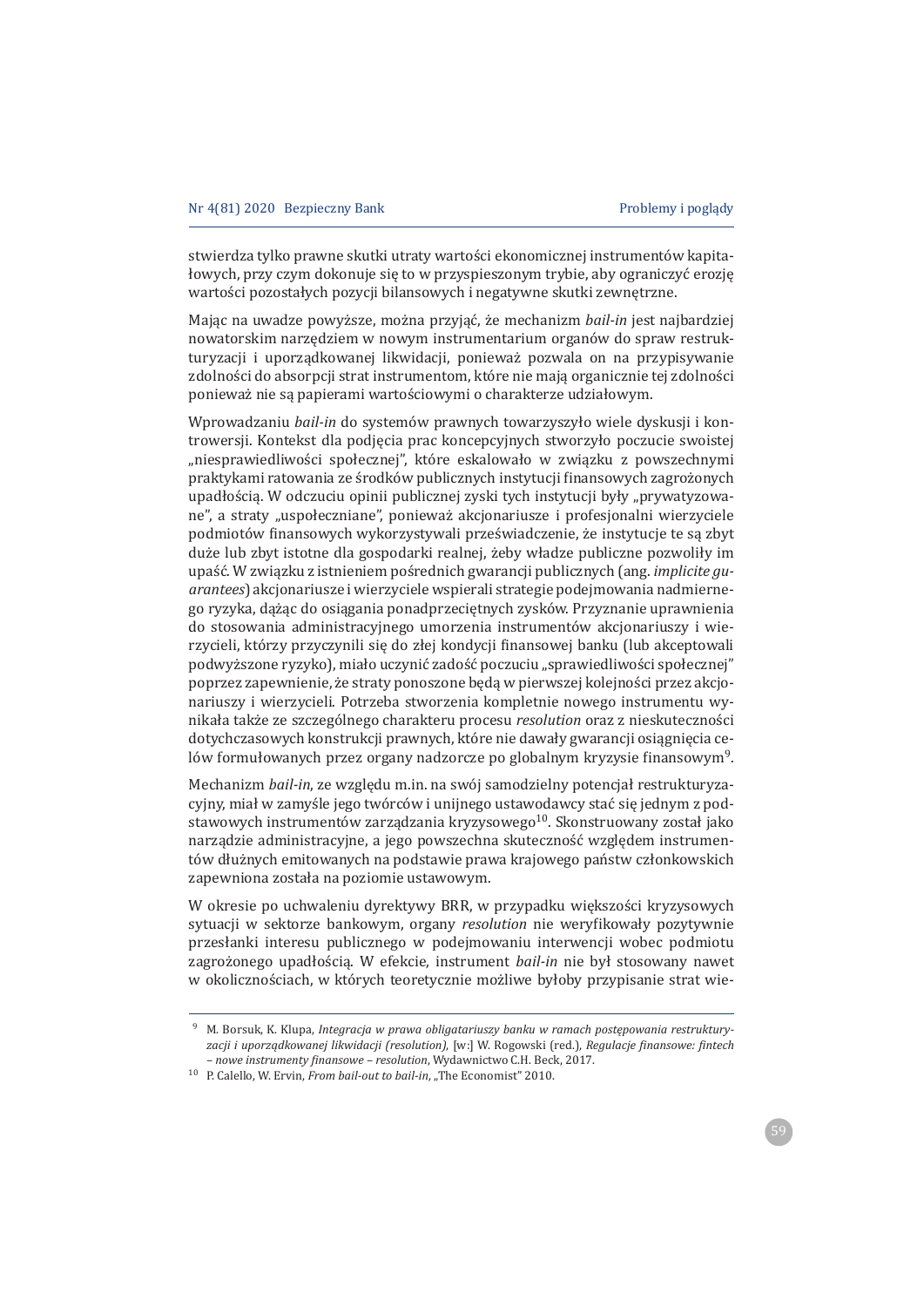rzycielom uprzywilejowanym (gdyby interwencja została podjęta). Państwa członkowskie UE najcześciej w takich przypadkach decydowały się na działania stosowane powszechnie przed wdrożeniem ram prawnych *resolution*, tj. wykorzystywały dla celów sanacyjnych środki publiczne (poza reżimem *resolution*). W ocenie niektórych autorów oznacza to, że dyrektywa BRR nie realizuje jednego ze swoich podstawowych celów i wskazuje na brak istotnej jakościowej zmiany w stosunku do sytuacji sprzed wejścia w życie dyrektywy BRR. Ocena ta jest tym bardziej krytyczna, biorąc pod uwagę wysoki stopień złożoności instytucji prawnych regulowanych dyrektywa BRR, której zarówno implementacja do krajowych porządków prawnych, jak i stosowanie wymaga zaangażowania wielu zasobów oraz generuje istotne koszty dla sektora finansowego<sup>11</sup>. Niektórzy autorzy wskazują wręcz, że unijne ramy prawne sprzyjają dyskrecjonalnym działaniom krajowym konstytuującym *bailouty*<sup>12</sup>. Taki stan rzeczy legitymizuje pytania o wiarygodność i efektywność *nowych ram prawnych resolution.* 

Celem niniejszego opracowania jest próba przedstawienia etiologii niskiej skłonności do uruchamiania procesów *resolution*, a w szczególności do stosowania instrumentu bail-in. Skupiamy się na uwarunkowaniach o charakterze strukturalnym i prawnym związanych z hierarchią zaspokajania roszczeń w postępowaniu upadłościowym oraz współzależnością zasad pari passu *i no creditor worse off* (NCWO). Stawiamy hipotezę, że częściowe ograniczenie negatywnego sprzężenia między zasadami pari passu i NCWO zmaterializuje się w dłuższej perspektywie czasu, a operacyjność instrumentu *bail-in* może być w dalszym ciągu nim warunkowana ze względu m.in. na: ograniczony zakres harmonizacji wymogu podporządkowania, wydłużony okres na spełnienie normy MREL oraz pewien stopień dyskrecjonalności w jej egzekwowaniu.

Praca składa się z czterech części. W rozdziale II zostały omówione ograniczenia o charakterze prawnym i strukturalnym warunkujące możliwość stosowania mechanizmu bail-in. W części III opisano zróżnicowane reakcje krajowe podejmowane w celu zwiększenia operacyjności instrumentu bail-in w warunkach zidentyfikowanych ograniczeń. W rozdziale IV omówiono zmiany w prawie unijnym zmierzajace do usuniecia ograniczeń strukturalnych i prawnych stosowania mechanizmu *bail-in*. W rozdziale V zawarto podsumowanie.

<sup>&</sup>lt;sup>11</sup> A. Kowalski, Przymusowa restrukturyzacja banku (resolution) w praktyce – przypadki Banco Popular *Español, Monte dei Paschi di Siena oraz Banco Popolare di Vicenza i Veneto Banca*ǡ 2018, nr 20.

<sup>&</sup>lt;sup>12</sup> M. Schillig, The (Il-)Legitimacy of the EU Post-Crisis Bailout System, King's College London Law School Research Paper 2018, nr 18.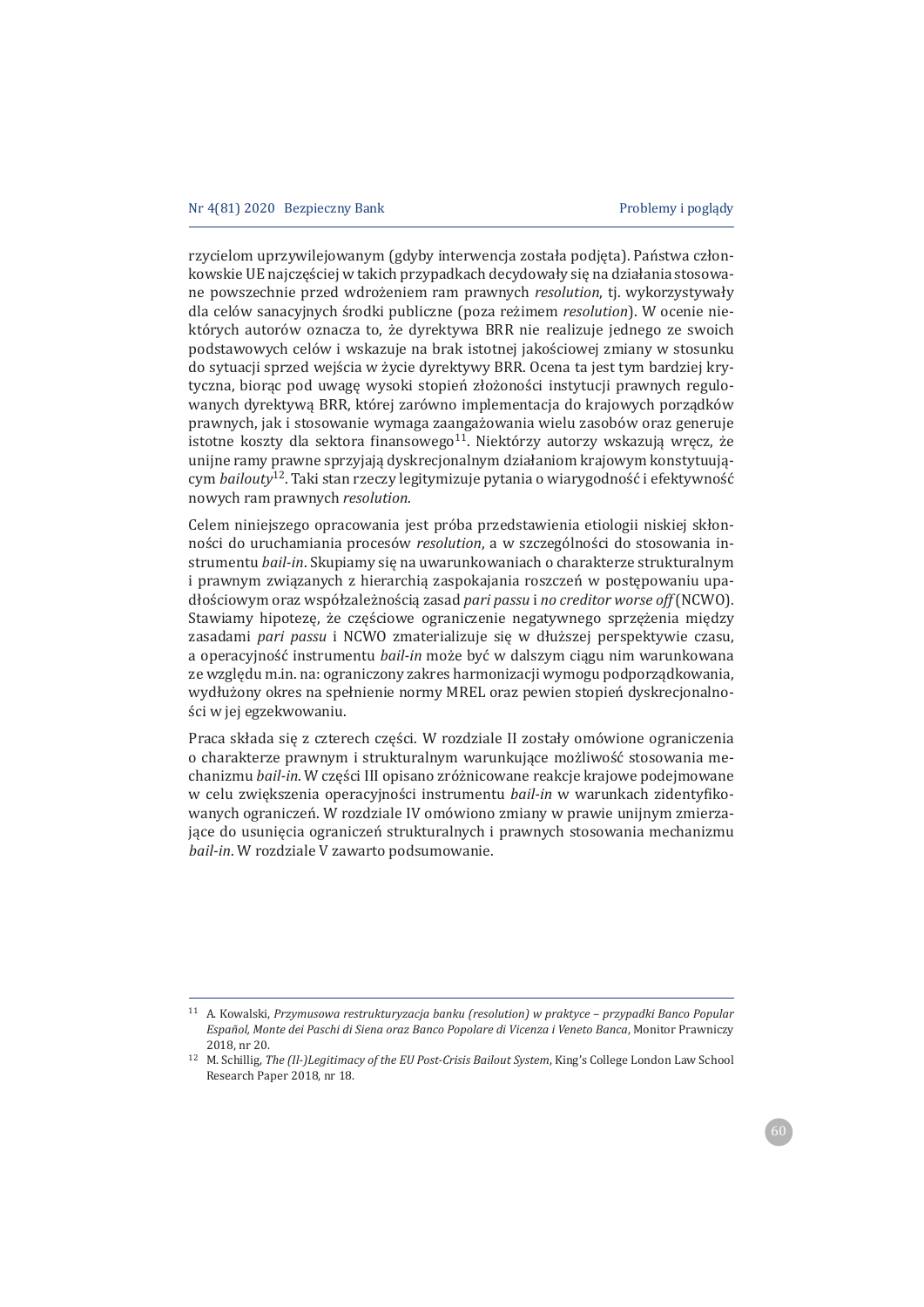# 1. Uwarunkowania o charakterze strukturalnym i prawnym - współzależność zasad pari passu i no creditor worse off w ramach hierarchii zaspokajania roszczeń w postępowaniu upadłościowym

Mechanizm bail-in co do zasady ma zastosowanie na terenie UE od 1 stycznia 2016 r. (Belgia, Polska i Słowenia nie wdrożyły przepisów dotyczących bail-in w wymaganym terminie<sup>13</sup>), czyli od terminu końcowego na wdrożenie do ustawodawstw krajowych przepisów dyrektywy BRR odnoszących się do instrumentu umorzenia i konwersji długu. Przedstawiane jako najbardziej nowatorskie narzędzie w instrumentarium organów resolution nie zostało jednak, jak dotąd, wykorzystane w praktyce (w odróżnieniu od write-down). Wynikać to może m.in. z jego złożonej konstrukcji prawnej, w którą wbudowane są zasady pari passu i NCWO, których szczególne oddziaływanie ujawnia się w związku z homogeniczną strukturą instrumentów dłużnych (niezaliczanych do instrumentów kapitałowych) w ujeciu prawa upadłościowego.

Zasady pari passu oraz NCWO są imperatywami, których należy przestrzegać w przypadku stosowania mechanizmu bail-in. Z jednej strony legitymizują one sama nadzwyczajna procedure resolution (o ile rezultat ekonomiczny dla wierzycieli jest taki sam jak w przypadku zwykłej upadłości, to jednak w przypadku reżimu resolution administracyjna ingerencja w prawa wierzycieli ma charakter nadzwyczajny ze względu na natychmiastową wykonalność oraz ograniczenie niektórych praw wierzycieli, w tym np. możliwości wpływania na kierunek postepowania upadłościowego), a z drugiej strony warunkują jej efektywność (ich przestrzeganie pozwala ograniczyć wysokość ewentualnych regresowych roszczeń odszkodowawczych przez wierzycieli).

Zasada pari passu (inaczei zasada iednakowego traktowania wierzycieli) oznacza. że wykonując uprawnienia do umorzenia lub konwersii organy resolution przypisują straty po równo poszczególnym zobowiązaniom o tej samej pozycji w hierarchii roszczeń, proporcjonalnie do ich wartości<sup>14</sup>. Z kolei zasada no creditor worse off (NCWO) stanowi, że w przypadku, gdy organy resolution stosują instrument umorzenia lub konwersji, wierzyciele, których roszczenia zostały umorzone lub poddane konwersji, nie mogą ponieść strat większych niż straty, które ponieśliby w przypadku likwidacji banku w ramach zwykłego postepowania upadłościowego (w przeciwnym wypadku inwestorzy pozostają uprawnieni do otrzymania kwoty stwierdzonej różnicy z funduszu resolution<sup>15</sup>.

Zasada pari passu nie ma jednak charakteru bezwzględnego, ponieważ niektóre kategorie zobowiązań są wyłączone z mocy prawa albo mogą zostać wyłączone na

<sup>&</sup>lt;sup>13</sup> Komisja Europejska, The April infringements' package: key decisions, 2016.

<sup>&</sup>lt;sup>14</sup> Art. 34 ust. 1 lit. f oraz art. 48 ust. 2 dyrektywy BRR.

<sup>&</sup>lt;sup>15</sup> Art. 34 ust. 1 lit. g oraz art. 73 lit. b dyrektywy BRR.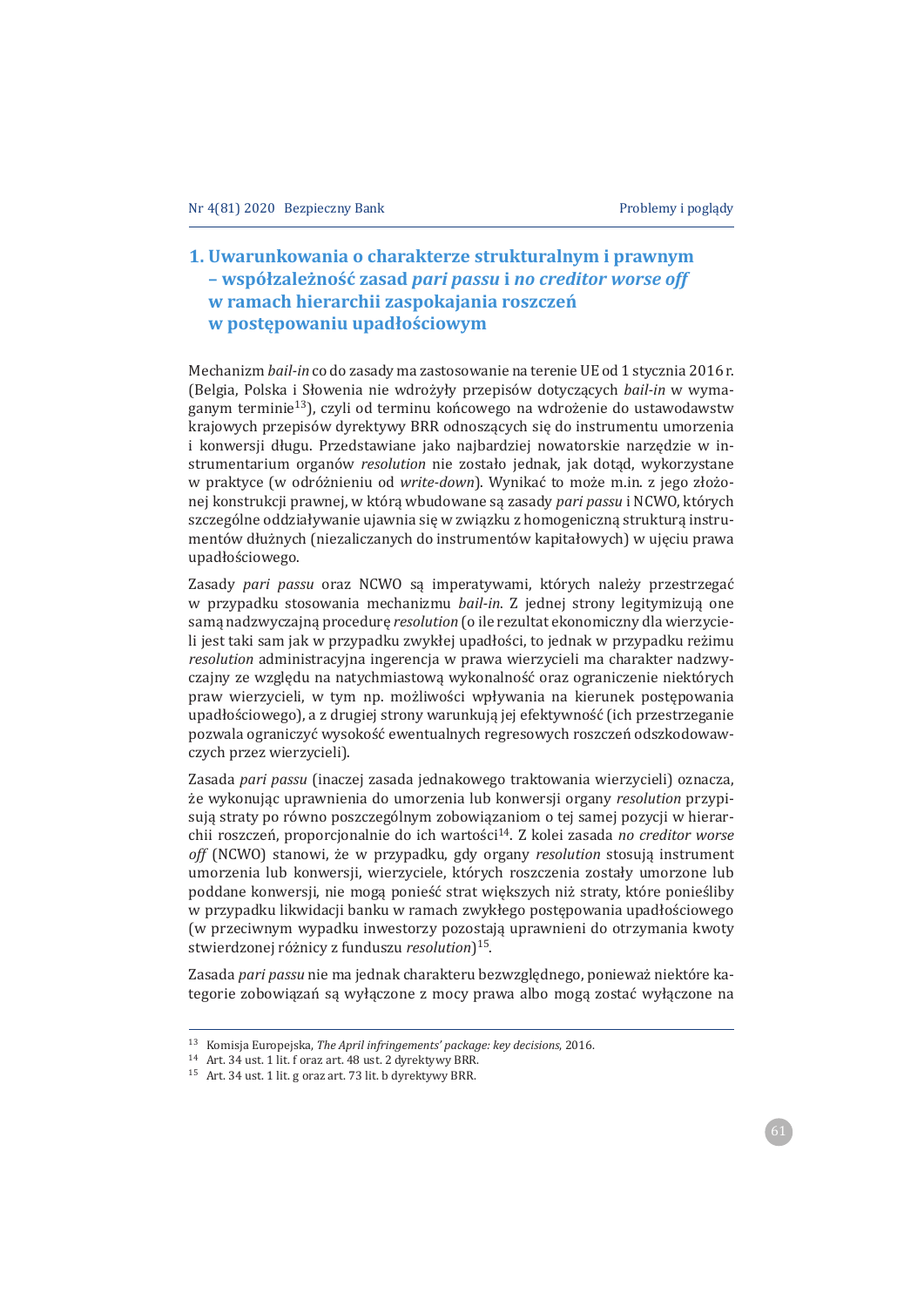mocy dyskrecjonalnej decyzji organu *resolution* z zakresu przedmiotowego instrumentu *bail-in*.

Na zasadzie ex lege mechanizm bail-in nie znajduje zastosowania m.in. do depozytów gwarantowanych, zobowiązań zabezpieczonych oraz zobowiązań o pierwotnym terminie wymagalności poniżej 7 dni<sup>16</sup>. Krajowe organy resolution mają także uprawnienie do wyłączania wybranych zobowiązań z zakresu przedmiotowego mechanizmu bail-in w przypadku zajścia wyjątkowych okoliczności. Numerus clausus takich okoliczności definiuje dyrektywa BRR<sup>17</sup>, w której wskazano, że organ re*solution* może wyłączyć lub częściowo wyłączyć określone zobowiązania z zakresu uprawnień do umorzenia lub konwersji, gdy:

- poddanie danego zobowiązania umorzeniu lub konwersji nie jest możliwe w rozsadnym terminie;
- wyłaczenie jest niezbedne i jest proporcjonalne w kontekście potrzeby utrzymania ciągłości funkcji krytycznych i głównych linii biznesowych danej instytucii;
- wyłączenie jest niezbędne i jest proporcjonalne w kontekście ograniczenia ryzyka zarażania, którego materializacja mogłaby zakłócić funkcjonowanie rynków finansowych i gospodarki państwa członkowskiego;
- zastosowanie instrumentu bail-in spowodowałoby takie obniżenie wartości zobowiązań, że straty poniesione przez pozostałych wierzycieli byłyby wyższe niż gdyby zobowiązania te zostały wyłączone z mechanizmu bail-in.

Warto jednak zwrócić uwagę, że decyzja o częściowym odstąpieniu od zasady *pari* passu w żadnym wypadku nie zwalnia z wymogu respektowania zasady NCWO<sup>18</sup>. Oznacza to, że gdy organ *resolution* podejmie decyzję o wyłaczeniu określonych zobowiązań z zakresu przedmiotowego bail-in, poziom umorzenia lub konwersji zastosowany do innych zobowiązań można co prawda zwiększyć, ale pod warunkiem, iż poziom umorzenia lub konwersii zastosowany do innych zobowiazań kwalifikowalnych nie spowoduje, że wierzyciele mający takie instrumenty poniosą straty większe niż te, które ponieśliby w sytuacji, gdyby instytucja została zlikwidowana w ramach zwykłego postępowania upadłościowego.

Równocześnie do 2017 r. dyrektywa BRR nie określała statusu zobowiazań mogacych podlegać *bail-in* w hierarchii roszczeń prawa upadłościowego. W rezultacie zobowiązania, co do których można by zastosować instrument bail-in, mogły mieć w hierarchii roszczeń taki sam status jak zobowiązania niepodlegające instrumen*bail-in* na zasadzie *ex lege* albo zobowiazania, co do zasady podlegające instru*mentowi bail-in*, ale wyłączone z jego zakresu na podstawie dyskrecjonalnej decyzji organu resolution.

Z czasem zaczęto dostrzegać, że konsekwencją praktyczną takiej regulacji może być istotne ograniczenie swobody organów *resolution* w zakresie stosowania instru-

<sup>16</sup> Art. 44 ust. 2 dyrektywy BRR.

<sup>&</sup>lt;sup>17</sup> Art. 44 ust. 3 dyrektywy BRR.

<sup>&</sup>lt;sup>18</sup> Financial Stability Board, Principles on Bail-in Execution, 2018.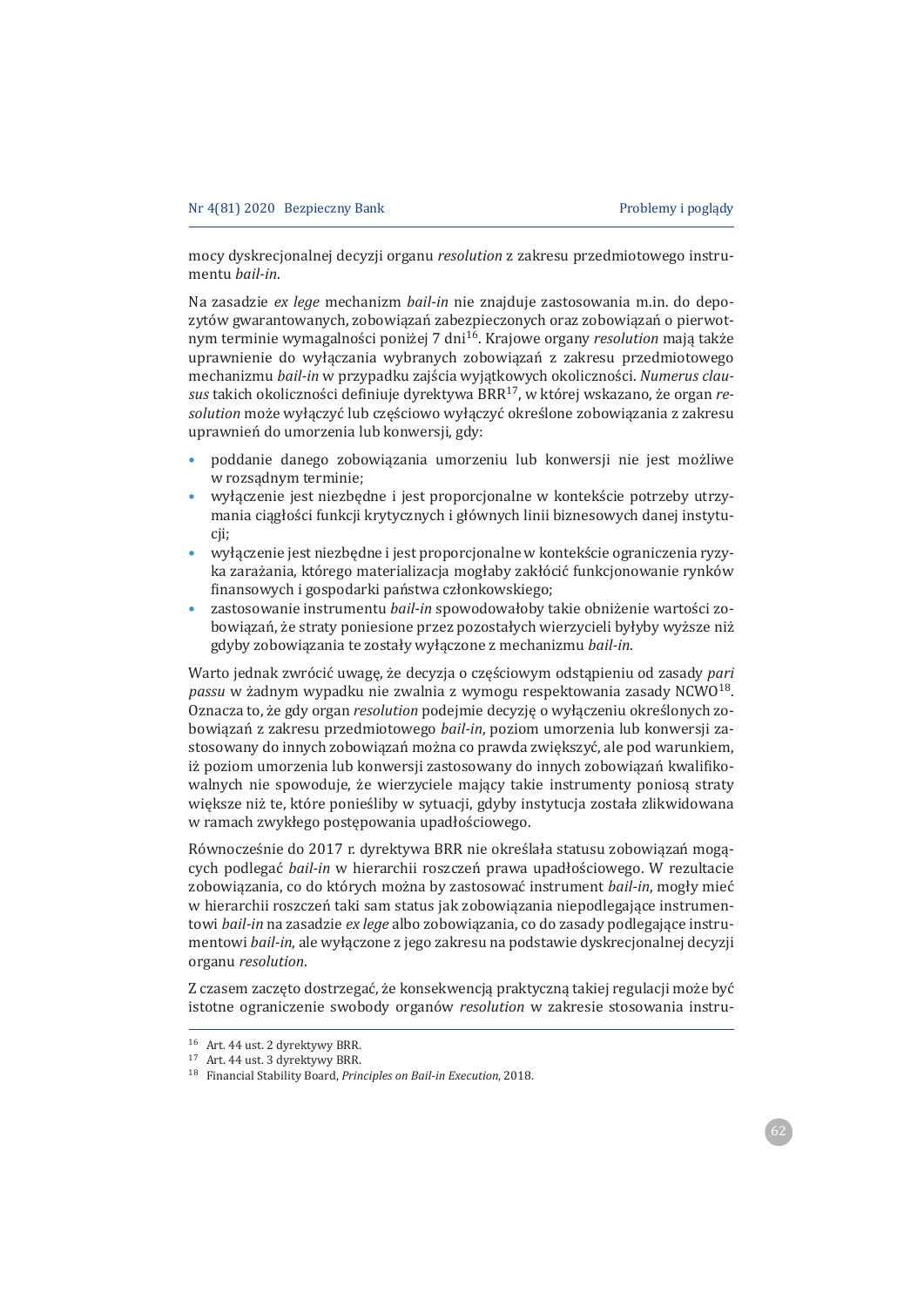*mentu bail-in*, a tym samym potencjalne osłabienie efektywności samego procesu *resolution*. Selektywne wykorzystanie mechanizmu bail-in w ramach prowadzonego procesu resolution stwarzało ryzyko naruszenia zasady NCWO, co w konsekwencji mogłoby stanowić podstawę do formułowania roszczeń odszkodowawczych przez wierzycieli, wobec których zastosowano by mechanizm bail-in. Z perspektywy organów *resolution* jest to ważne uwarunkowanie. W przypadku bail-out z wykorzystaniem środków publicznych mamy do czynienia z liczna populacja (podatnicy). która ponosi relatywnie niskie koszty per capita. W okolicznościach bail-in sytuacja jest odmienna, stosunkowo nieliczna grupa wierzycieli ponosi wysokie straty i w związku z tym ma większą motywację do wstępowania w procesy sądowe, a równocześnie dysponuje środkami pozwalającymi na skuteczne kontestowanie niekorzystnych dla siebie rozwiązań<sup>19</sup>. Potwierdzeniem tej tezy może być wystosowanie do Trybunału Sprawiedliwości Unii Europejskiej około 100 skarg na działania Komisji Europejskiej i Jednolitej Rady ds. Restrukturyzacji i Uporządkowanej Likwidacji (ang. Single Resolution Board - SRB) w związku z wykonaniem w 2017 r. uprawnienia do umorzenia lub konwersji instrumentów kapitałowych Banco Popular Español SA<sup>20</sup> (jakkolwiek organ *resolution* zastosował w odniesieniu do banku *mechanizm write-down, a nie stricte* instrument *bail-in*, to przypadek ten dobrze ilustruje skale reakcji inwestorów profesjonalnych).

Problemem okazało się jednak nie tyle związanie organów resolution zasadą NCWO przy stosowaniu instrumentu bail-in w sposób selektywny, co przede wszystkim homogeniczna, pod względem spozycjonowania poszczególnych kategorii zobowiązań w hierarchii roszczeń w postępowaniu upadłościowym, struktura pasywnej strony bilansów banków.

Zamiar unijnego ustawodawcy w zakresie unormowania relacji między zasadą pari passu i NCWO trudno poddawać krytyce. Z jednej strony zwiększył on operacyjną elastyczność organów *resolution* umożliwiając im wyłączanie niektórych zobowiązań z zakresu instrumentu bail-in dla zwiększenia jego efektywności i ochrony stabilności finansowej (np. wyłączenie spod bail-in obligacji bankowych znajdujących się w posiadaniu osób prywatnych, aby ograniczyć ryzyko wybuchu paniki i *runu* na banki), ale równocześnie utrzymał w takich przypadkach mechanizm gwarancyjny dla wierzycieli banków w postaci obowiązywania zasady NCWO, aby nie podważać legalności całej procedury *resolution*. Wydaje się w pełni uzasadnione, że wierzyciele nie powinni w ramach procedury *resolution* ponosić strat większych niż ponieśliby w przypadku likwidacji banku w ramach zwykłego postępowania upadłościowego, ponieważ naruszałoby to fundamentalne zasady państwa prawa.

W przypadku gdyby organ *resolution* stwierdził zaistnienie przesłanki wystąpienia interesu publicznego potencjalnym ograniczeniem dla stosowania instrumentu *bail-in* mogłaby się okazać postrzegana z perspektywy prawa upadłościowego struktura bilan-

<sup>&</sup>lt;sup>19</sup> E. Avgouleas, C. Goodhart, Critical reflections on bank bail-ins, "Journal of Financial Regulation" 2015, nr 1.

<sup>&</sup>lt;sup>20</sup> T. Davies, *A year on from the Banco Popular resolution: the key questions*, https://www.globalcapital. com/article/b18js9kn5z5v7x/a-year-on-from-the-banco-popular-resolution-the-key-questions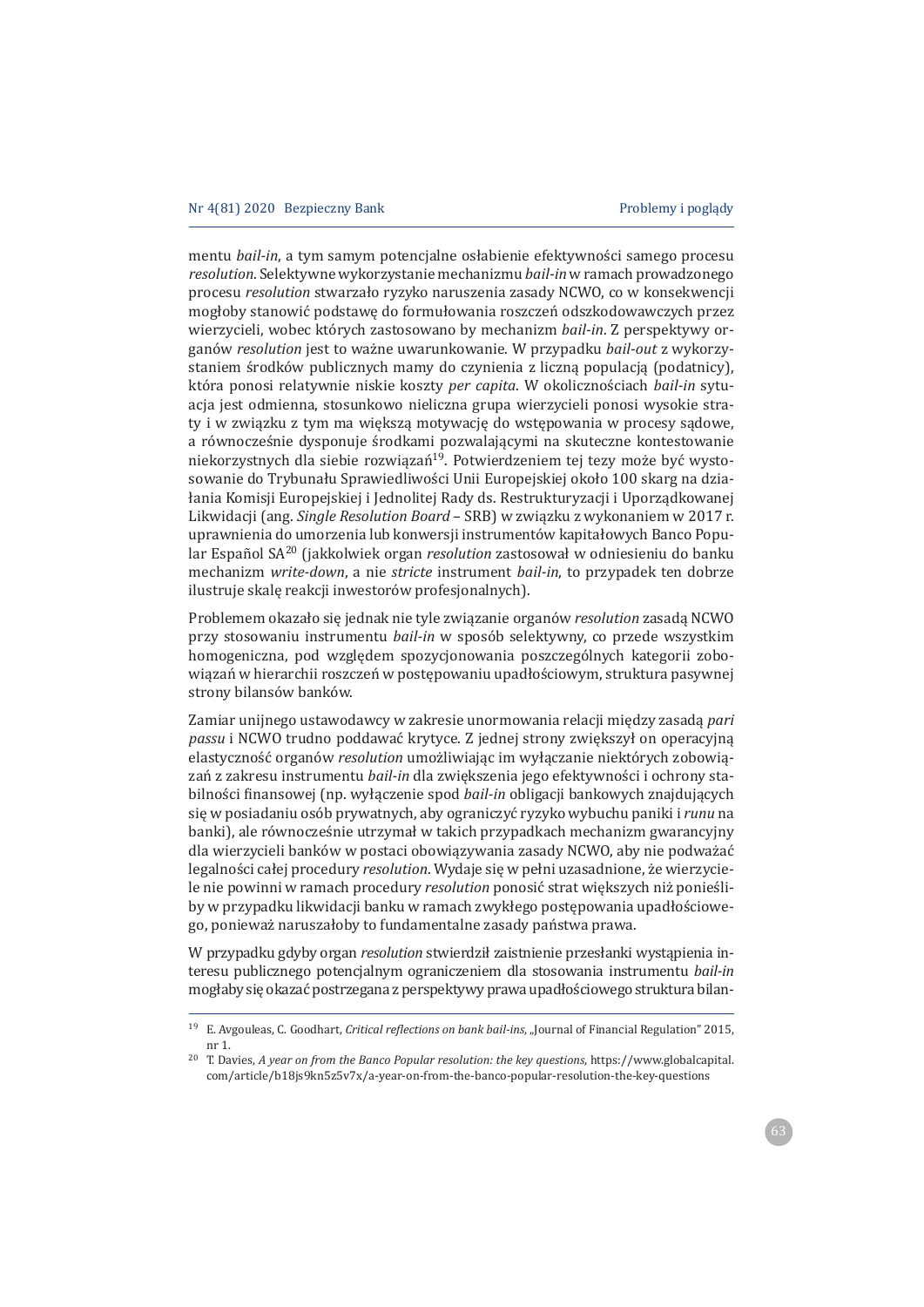su banku. Dla lepszego zobrazowania tego zagadnienia przyjmijmy, że pasywna strona bilansu banku w ujeciu sprawozdawczym odbija sie w krzywym zwierciadle i przedstawia te same pasywa, ale w ujęciu prawa upadłościowego. Odbicie jest zniekształcone, ponieważ kilka odrębnych w ujęciu sprawozdawczym kategorii zobowiązań odbija się w tym krzywym zwierciadle jako jedna kategoria w ujęciu prawa upadłościowego. I np. uprzywilejowane obligacje niezabezpieczone często według właściwego prawa upadłościowego zaliczane sa do tej samej kategorii co depozyty osób prywatnych i prawnych w części przekraczającej poziom gwarancji (tak np. do 2019 r. było w Polsce). W takim kontekście brak możliwości zastosowania instrumentu bail-in tylko do części lub różnicowania poziomów umorzenia lub konwersji zobowiązań, mających ten sam status w hierarchii zaspokajania roszczeń, powodował, że w sytuacji potencjalnej konieczności zastosowania instrumentu bail-in w stosunku do niezabezpieczonych obligacji uprzywilejowanych (gdy nadzwyczajne straty przekroczyły wartość kapitałów regulacyjnych i zobowiązań podporządkowanych) w ramach procesu *resolution*, organ *resolution* stawał przed wyborem jednej z 3 ścieżek postępowania:

- zastosować instrument bail-in w stosunku do wszystkich zobowiązań uprzywilejowanych (w tym np. depozytów osób prywatnych i osób prawnych), co może generować ryzyko o charakterze polityczno-społecznym oraz ryzyko wystąpienia efektu zarażania;
- wyłączyć niektóre kategorie zobowiązań uprzywilejowanych z zakresu przed*miotowego mechanizmu bail-in* na podstawie art. 44 ust. 3 dyrektywy BRR, co może narazić organ *resolution* na ryzyko formułowania roszczeń odszkodowawczych w związku z naruszeniem zasady NCWO;
- zrezygnować z zastosowania instrumentu bail-in na rzecz innych instrumentów *resolution.*

W literaturze zwraca się uwagę, że dyrektywa BRR stworzyła ramy prawne, które kreuja zbyt szeroki zakres dyskrecjonalności dla organów *resolution* i w konsekwencji istotnie ograniczają możliwość oceny ryzyka związanego z inwestycją w instrumenty dłużne banków. Odnosi się to w szczególności do niedookreśloności przesłanek występowania interesu publicznego<sup>21</sup> oraz specyfikacji zakresu przed*bail-in* na zasadzie *ad hoc*<sup>22</sup>.

W okresie po uchwaleniu dyrektywy BRR w okolicznościach sytuacji kryzysowych w sektorze bankowym, w których możliwe było przypisanie strat wierzycielom uprzywilejowanym, organy *resolution* ani razu nie zastosowały instrumentu bail-in, a w niektórych przypadkach nie inicjowano procedury *resolution* z uwagi na brak przesłanki interesu publicznego. Organy publiczne najczęściej w takich przypadkach decydowały się na działania stosowane powszechnie przed wdrożeniem ram *prawnych resolution*, ti. *wykorzystywały dla celów sanacyjnych środki publiczne*. Przykłady takich działań przedstawiono w tabeli 1.

<sup>&</sup>lt;sup>21</sup> S. Donnelly, I.G. Asimakopoulos, Bending and Breaking the Single Resolution Mechanism: The Case of *Italy*, "Journal of Common Market Studies" 2019.

<sup>&</sup>lt;sup>22</sup> T. Tröger, Too Complex to Work – A Critical Assessment of the Bail-In Tool Under the European Bank *Recovery and Resolution Regime, "Journal of Financial Regulation" 2018, nr 4.*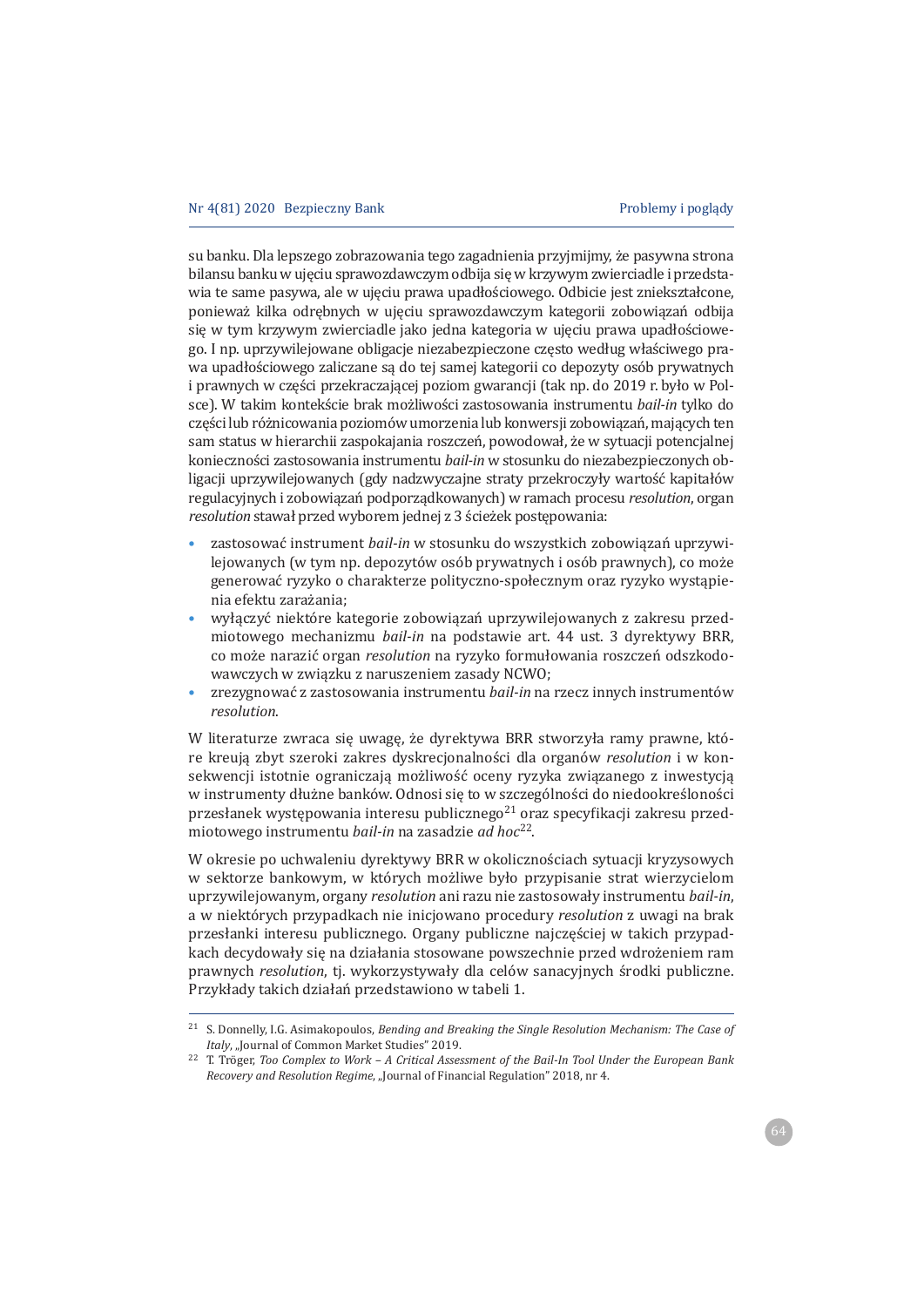#### **Tabela 1. Wybrane przykÏady dziaÏaÑ restrukturyzacyjnych podejmowanych w stosunku do banków dziaÏaj¦cych na terenie UE w okresie 2014–2019**

| <b>Rok</b> | Kraj       | <b>Działanie</b>                                                                                                                                                                                                                             | Podstawa prawna<br>dla działania<br>przeprowadzonego poza<br>reżimem resolution |
|------------|------------|----------------------------------------------------------------------------------------------------------------------------------------------------------------------------------------------------------------------------------------------|---------------------------------------------------------------------------------|
| 2015       | Grecia     | Dokapitalizowanie Piraeus Bank <sup>a)</sup> oraz<br>National Bank of Greece <sup>b)</sup> za pośrednictwem<br>państwowego Greckiego Funduszu<br>Stabilności Finansowej w trybie<br>prewencyjnego zasilenia funduszy własnych.               | art. 32 ust. 4 pkt d lit. iii<br>dyrektywy BRR                                  |
| 2017       | Włochy     | Dokapitalizowanie banku Monte dei Paschi<br>di Siena <sup>c)</sup> ze środków publicznych w trybie<br>prewencyjnego zasilenia funduszy własnych.                                                                                             | art. 18 ust. 4 pkt d lit. iii<br>rozporządzenia 806/2014                        |
| 2017       | Włochy     | Likwidacja Veneto Banca oraz Banca Popolare<br>di Vicenza <sup>d)</sup> w ramach zwykłego postępowania<br>upadłościowego ze względu na brak przesłanki<br>interesu publicznego oraz udzielenie pomocy<br>publicznej dla banku przejmującego. | art. 18 ust. 1 pkt c<br>rozporządzenia 806/2014                                 |
| 2017       | Portugalia | Dokapitalizowanie państwowego banku<br>Caixa Geral de Depósitos <sup>e)</sup> na zasadach<br>rynkowych poza trybem pomocy publicznej.                                                                                                        | art. 107 ust. 1 TFUE                                                            |
| 2019       | Rumunia    | Dokapitalizowanie państwowego banku CEC<br>Bank <sup>f)</sup> na zasadach rynkowych poza trybem<br>pomocy publicznej.                                                                                                                        | art. 107 ust. 1 TFUE                                                            |
| 2019       | Niemcy     | Dokapitalizowanie związkowego banku<br>NordLB <sup>g)</sup> na zasadach rynkowych poza<br>trybem pomocy publicznej.                                                                                                                          | art. 107 ust. 1 TFUE                                                            |

a) Komisja Europejska, Commission approves aid for Piraeus Bank on the basis of an amended restructu*ring plan*, https://ec.europa.eu/commission/presscorner/detail/en/IP\_15\_6193.

- <sup>d)</sup> Komisja Europejska, State aid: Commission approves aid for market exit of Banca Popolare di Vicenza and Veneto Banca under Italian insolvency law, involving sale of some parts to Intesa Sanpaolo, https:// ec.europa.eu/commission/presscorner/detail/en/IP\_17\_1791.
- e) Komisja Europejska, Commission clearance of Portuguese recapitalisation of Caixa Geral de Depósitos *(CGD) – how the rules apply to bank recapitalisations*, https://ec.europa.eu/commission/presscorner/ detail/en/MEMO\_17\_557.
- <sup>f)</sup> Komisja Europejska, Commission approves market conform recapitalisation of Romanian CEC Bank, https://ec.europa.eu/commission/presscorner/detail/en/IP\_19\_6190.
- <sup>g)</sup> Komisja Europejska, Commission concludes that recapitalisation of German NordLB is market conform, https://ec.europa.eu/commission/presscorner/detail/en/ip\_19\_6684.

Źródło: opracowanie własne.

**b**) Komisja Europejska, Commission approves aid for National Bank of Greece on the basis of an amended restructuring plan, https://ec.europa.eu/commission/presscorner/detail/en/IP\_15\_6255.

ȌԘǡ*Statement on Agreement in principle between Commissioner Vestager and Italian*  authorities on Monte dei Paschi di Siena (MPS), https://ec.europa.eu/commission/presscorner/detail/en/STATEMENT 17 1502.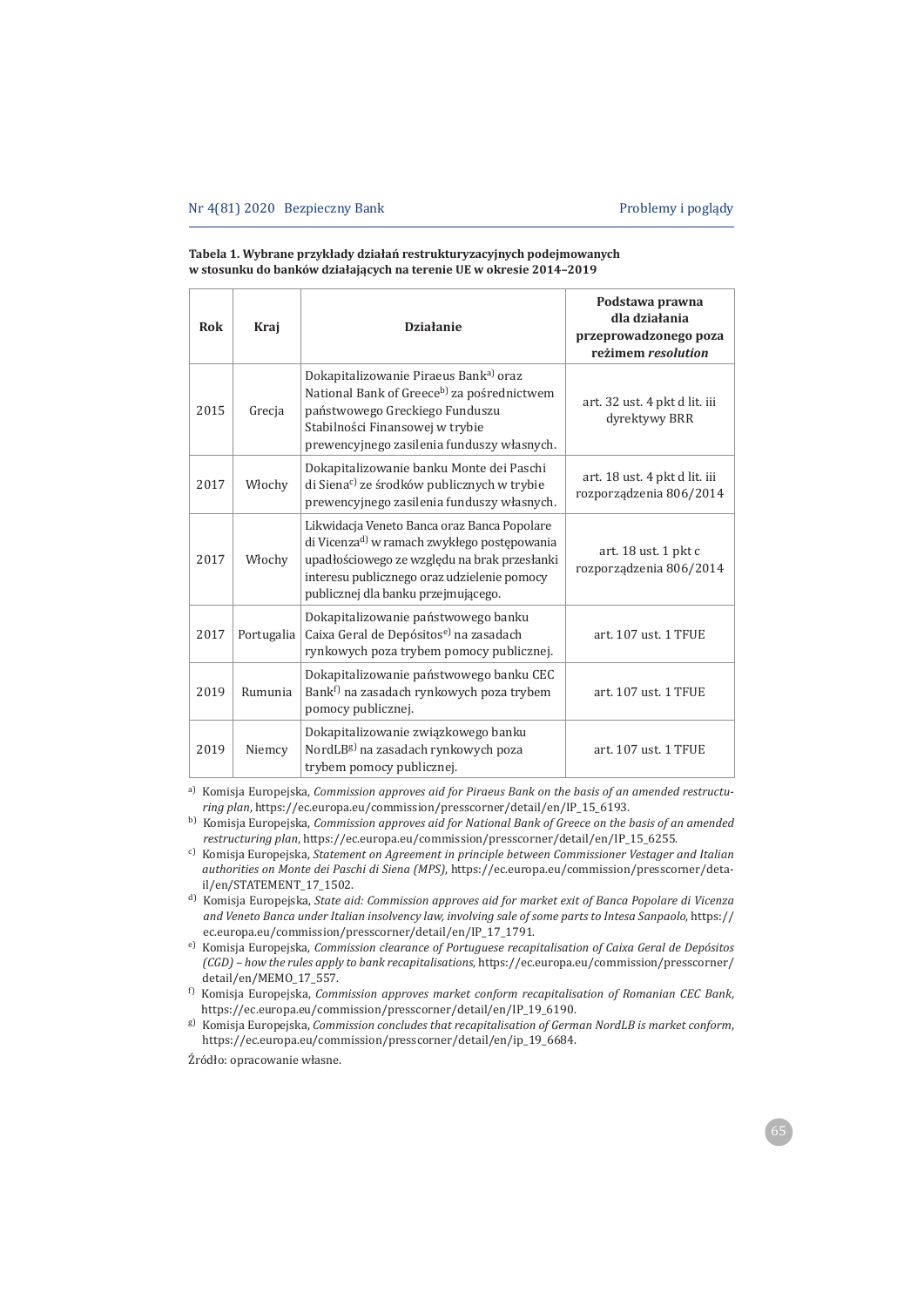Taka praktyka działania organów publicznych państw członkowskich i Komisji Europejskiej, tj. przyzwalająca na udzielanie wsparcia bankom ze środków publicznych, już po uchwaleniu dyrektywy BRR podważała wiarygodność nowych ram prawnych zarządzania kryzysowego w sektorze bankowym. Przyczyny tego stanu rzeczy są wielowątkowe i związane m.in. z brakiem europejskiej harmonizacji w zakresie prawa upadłościowego (co może różnicować ocenę skutków zwykłej upadłości pomiedzy poszczególnymi państwami członkowskimi), niedookreślona przesłanką interesu publicznego (23 czerwca 2017 r. SRB nie zainicjowała procedury resolution w odniesieniu do banków Veneto Banca oraz Banca Popolare di Vicenza z uwagi na brak interesu publicznego<sup>23</sup>, a 25 czerwca 2017 r. Komisja Europejska uznała wsparcie finansowe ze środków publicznych dla tych banków za zgodne z zasadami rynku wewnętrznego z uwagi na konieczność zapobieżenia poważnym zaburzeniom w gospodarce państwa członkowskiego<sup>24</sup>) oraz specyfiką banków, których większościowym udziałowcem jest państwo (wsparcie dla takich banków może być udzielane ze środków publicznych poza ramami *resolution* i pomocy publicznej, jeżeli spełnia warunki testu prywatnego inwestora).

Na ograniczoną skalę jakościowej zmiany w prowadzeniu działań sanacyjnych w stosunku do banków po wejściu w życie dyrektywy BRR wpływała także bez wątpienia ograniczona operacyjność instrumentu bail-in, która wynikała z opisanego wcześniej niedopasowania krajowych przepisów dotyczących hierarchii roszczeń w postępowaniu upadłościowym do realiów prowadzenia procesu resolution - z powodu komasowania różnych kategorii zobowiązań w ramach pojedynczych pozycji w hierarchii roszczeń, możliwość stosowania mechanizmu bail-in w sposób selektywny tylko w odniesieniu do wybranych kategorii zobowiązań (np. tych wobec inwestorów profesjonalnych) była ograniczona.

# **2. ZróĂnicowane reakcje krajowe na brak harmonizacji w zakresie wymogu podporz¦dkowania i statusu zobowi¦zaÑ kwalifikowalnych w postepowaniu upadłościowym**

Dostrzegając konstrukcyjne przeszkody w skutecznym prowadzeniu procesów re*solution* wynikające z interakcji między instytucją wyłączenia niektórych zobowiązań z zakresu przedmiotowego bail-in (na zasadzie ex lege albo w wyniku decyzji organu resolution) i zasadą NCWO, Rada Stabilności Finansowej (ang. Financial Sta*bility Board*, FSB) wprowadziła tzw. wymóg podporządkowania w ramach standardu TLAC (ang. *total loss absorbtion capacity*)<sup>25</sup>.

<sup>&</sup>lt;sup>23</sup> Single Resolution Board, The SRB will not take resolution action in relation to Banca Popolare di Vi*cenza and Veneto Banca*, https://srb.europa.eu/en/node/341

<sup>&</sup>lt;sup>24</sup> Komisja Europejska, *State aid: Commission approves aid for market exit of Banca Popolare di Vicenza* and Veneto Banca under Italian insolvency law, involving sale of some parts to Intesa Sanpaolo, https:// ec.europa.eu/commission/presscorner/detail/en/IP\_17\_1791

<sup>&</sup>lt;sup>25</sup> Financial Stability Board, *Principles on Loss-absorbing and Recapitalisation Capacity of G-SIBs in Resolution. Total Loss-absorbing Capacity (TLAC) Term Sheet, 2015.*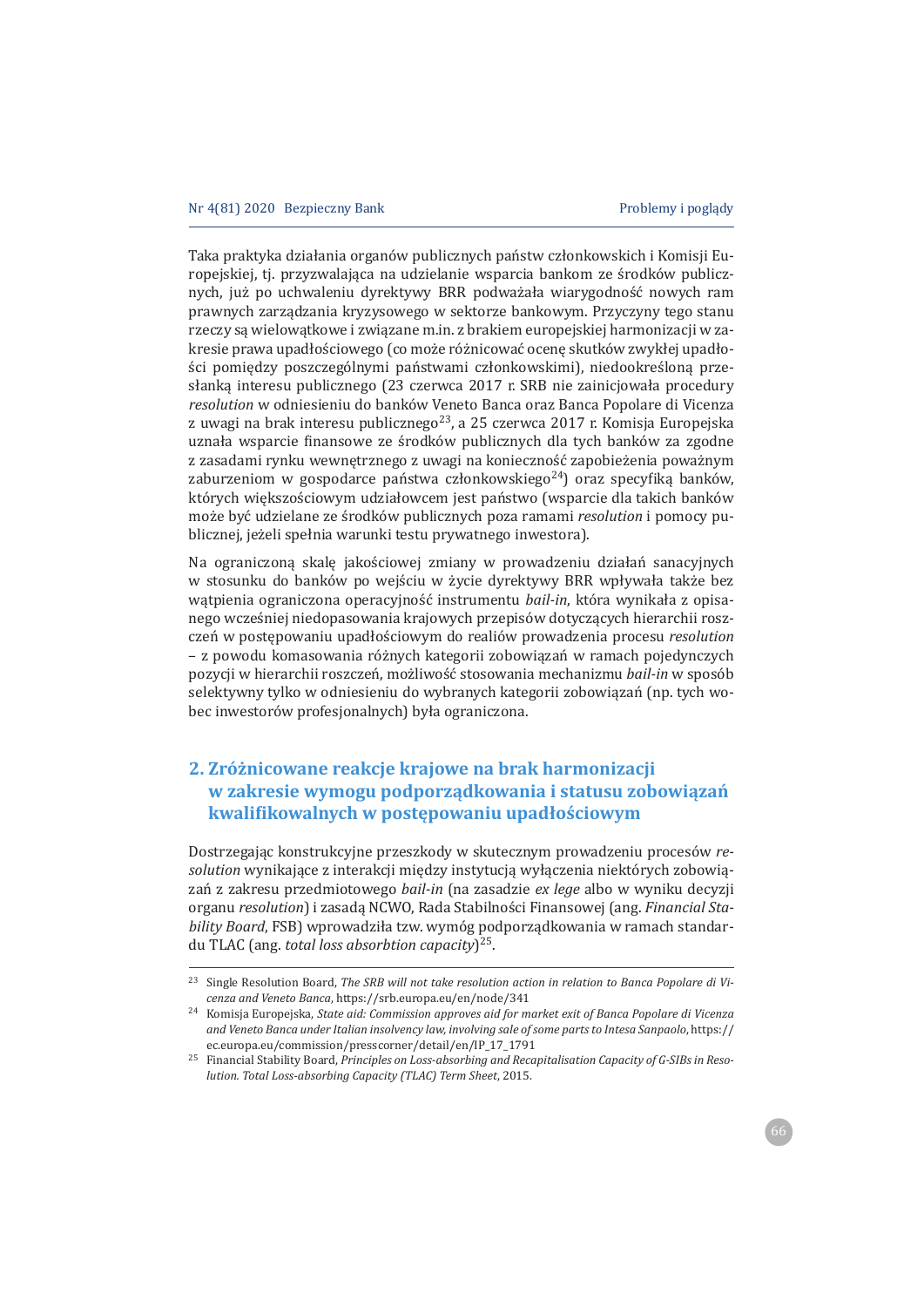Specyfikację wymogu TLAC ogłoszono po uchwaleniu dyrektywy BRR. Wymóg TLAC określa minimalny poziom całkowitej zdolności do absorpcji strat i wyrażony jest jako relacja wartości funduszy własnych i zobowiązań mogących podlegać bail-in do aktywów ważonych ryzykiem albo do całkowitej miary ekspozycji z tytułu dźwigni finansowej. Wymóg TLAC jest odpowiednikiem unijnego wymogu MREL, ale opracowanym na szczeblu międzynarodowym i mającym zastosowanie do banków określonych przez FSB jako globalne banki o znaczeniu systemowym. Oznacza to, że największe europejskie banki podlegają zarówno wymogowi TLAC, jak i MREL.

W przypadku wymogu MREL na początku jego obowiązywania unijny ustawodawca nie wprowadził obowiązku spełniania go w jakiejkolwiek części instrumentami dłużnymi. W ramach standardu TLAC od początku wymagane było utrzymywanie odpowiedniego poziomu zobowiązań podporządkowanych, które w hierarchii roszczeń w zwykłym postępowaniu upadłościowym znajdują się niżej niż zobowiązania wyłączone z zakresu bail-in. Standard TLAC wskazuje, że podporządkowanie można osiągnąć poprzez postanowienia umowne (tzw. podporządkowanie umowne), krajowe przepisy prawne o charakterze powszechnym (tzw. podporządkowanie ustawowe) lub w drodze odpowiedniego ukształtowania struktury pasywnej strony bilansu (tzw. podporządkowanie strukturalne).

Identyfikując wyzwania o charakterze prawnym, wpływające na operacyjną zdolność stosowania instrumentu *bail-in*, i wychodząc naprzeciw wymaganiom określonym w standardzie TLAC, niektóre państwa członkowskie dokonały zmian przepisów krajowego prawa upadłościowego w zakresie pozycji niezabezpieczonych zobowiązań uprzywilejowanych w hierarchii roszczeń. Chciały umożliwić w ten sposób bankom działającym w ich jurysdykcji spełnienie wymogu podporządkowania w ramach standardu TLAC w bardziej efektywny sposób, ale równocześnie ułatwić krajowym organom resolution przeprowadzanie procesów restrukturyzacji i uporzadkowanej likwidacji z wykorzystaniem instrumentu bail-in. Praktyka w zakresie techniki implementacji wymogu podporządkowania do krajowych ram prawnych była jednak zróżnicowana, co wynikało z niezharmonizowania na poziomie dyrektywy BRR statusu zobowiązań mogących podlegać *bail-in* w hierarchii roszczeń w prawie upadłościowym.

Dla przykładu, w Niemczech na mocy ustawy implementującej z 2015 r. w ramach kategorii niezabezpieczonego długu uprzywilejowanego wyodrebniono w prawie upadłościowym podkategorię instrumentów dłużnych, których status w hierarchii roszczeń został obniżony i podporzadkowywany wzgledem pozostałych zobowiazań uprzywilejowanych<sup>26</sup>. Taka technika regulacji wykazywała cechy podporządkowania ustawowego, ponieważ wyodrębniła ona ex lege nową kategorię instrumentów dłużnych (niem. *Schuldtitel*) i wywoływała skutki na zasadzie *ex post* (czyli w stosunku do już wyemitowanych zobowiązań, które spełniały warunki określone

<sup>&</sup>lt;sup>26</sup> Abwicklungsmechanismusgesetz z dnia 6 listopada 2015 r., przy czym zmiany w hierarchii roszczeń prawa upadłościowego miały weszły w życie 1 stycznia 2017 r.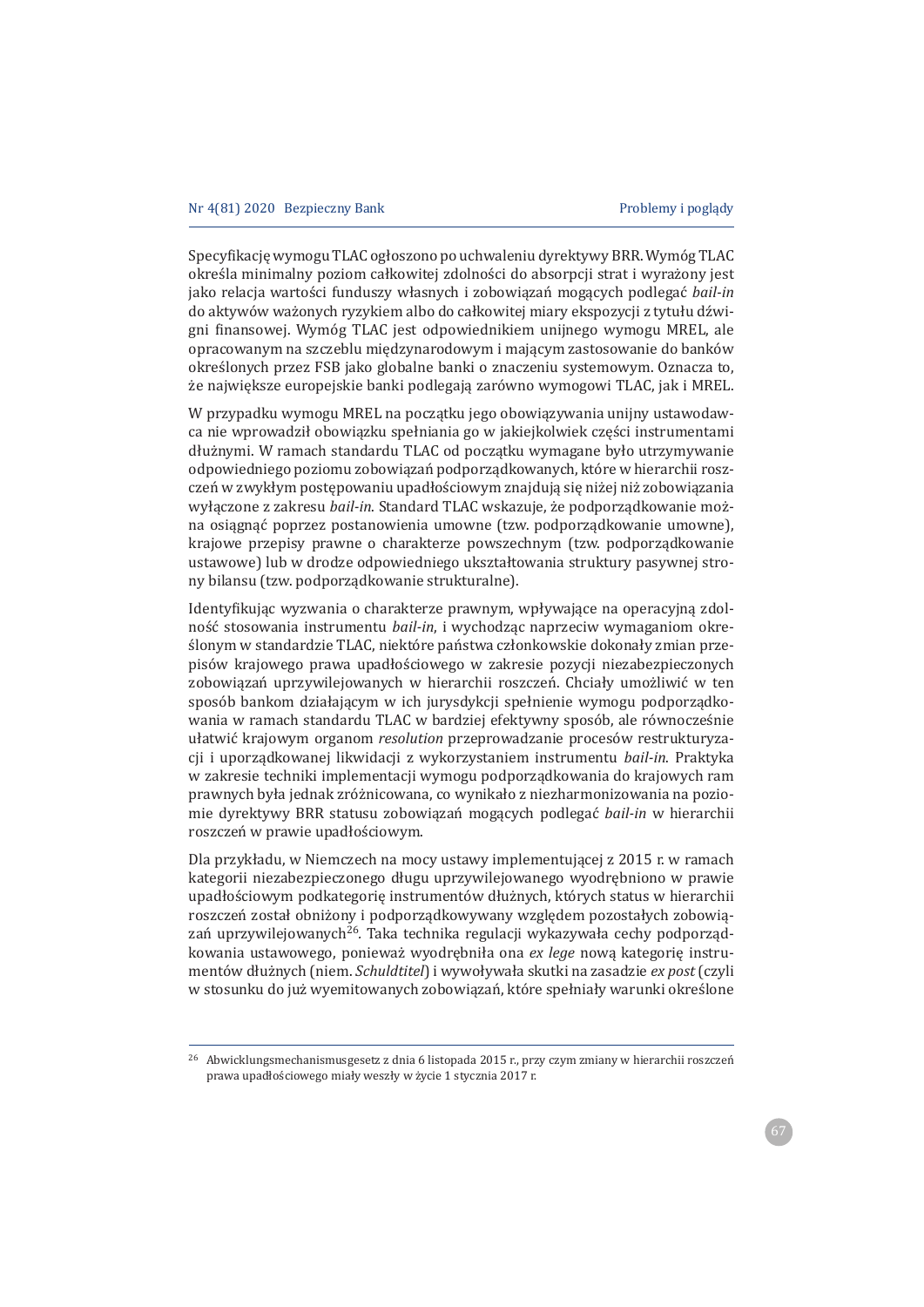w ustawie)<sup>27</sup>. Podporządkowanie ustawowe oznaczało konieczność reklasyfikacji już wyemitowanych instrumentów dłużnych.

We Francji natomiast zdecydowano się na zastosowanie modelu podporządkowania umownego, tj. przyznano bankom możliwość emisji nowej klasy instrumentów dłużnych, niezaliczanych do kapitałów regulacyjnych, o statusie podporządkowanym - tzw. podrzędnego długu uprzywilejowanego (ang. non-preferred senior debt). Na mocy ustawy Sapin II<sup>28</sup> uchwalonej w grudniu 2016 r. w hierarchii roszczeń postępowania upadłościowego stworzono nową kategorię non-preferred senior debt, która została umiejscowiona powyżej kapitału regulacyjnego i długu podporządkowanego, ale równocześnie poniżej innych zobowiązań niezabezpieczonych (np. zwykły dług uprzywilejowany, depozyty, zobowiązania z tytułu instrumentów pochodnych). Do kategorii non-preferred senior beda zaliczane tylko nowo wyemitowane instrumenty, które spełniają warunki określone w ustawie. Wyemitowane już instrumenty dłużne typu senior będą automatycznie uznawane w postepowaniu upadłościowym za znajdujące się powyżej nowo emitowanych instrumentów typu non-preferred senior. Zastosowana we Francji technika regulacyjna, zakładająca podporzadkowanie umowne, wywoływała skutki ex ante, tj. tylko w stosunku do nowych emisji, a zatem nie wymagała reklasyfikowania już wyemitowanych zobowiązań.

# 3. Unijne interwencje legislacyjne zmierzające do usunięcia ograniczeń strukturalnych i prawnych stosowania mechanizmu *bail-in*

W prawie finansowym nierzadkie są sytuacje, w których regulacje o charakterze ex ante generują nieefektywności rynkowe oraz zjawisko arbitrażu regulacyjnego i w konsekwencji wymagają uzupełnienia nowelizacjami ex  $post^{29}$  – nie inaczej jest w przypadku dyrektywy BRR.

Zróżnicowana praktyka legislacyjna w obszarze implementacji wymogu podporządkowania została dostrzeżona przez unijnego ustawodawcę. Oprócz konieczności dostosowania prawa unijnego do wymogów standardu TLAC, w uzasadnieniu do podjętej w 2016 r. reakcji legislacyjnej wskazano, że brak na poziomie UE zharmonizowanych przepisów w przedmiotowym zakresie był źródłem niepewności zarówno dla banków emitujących instrumenty dłużne, jak i inwestorów, oraz mógł utrudniać stosowanie instrumentu bail-in, w szczególności w odniesieniu do instytucji transgranicznych. Zidentyfikowano też zagrożenia w kontekście spójności rynku wewnętrznego i swobody konkurencji z uwagi na okoliczność, że koszty, które instytucje

<sup>&</sup>lt;sup>27</sup> M. Haentiens, B. Wessels, *Research Handbook on Cross-Border Bank Resolution*, Research Handbooks in Financial Law, Elgar, 2019.

<sup>28</sup> Loi nº 2016-1691 relative à la transparence, à la lutte contre la corruption et à la modernisation de la vie économique z dnia 9 grudnia 2016 r. (JORF n°0287 du 10 décembre 2016 texte n° 2).

<sup>&</sup>lt;sup>29</sup> I. Anabtawi, S. Schwarcz, Regulating Ex Post: How Law Can Address the Inevitability of Financial Failure, "Texas Law Review" 2013, nr 92.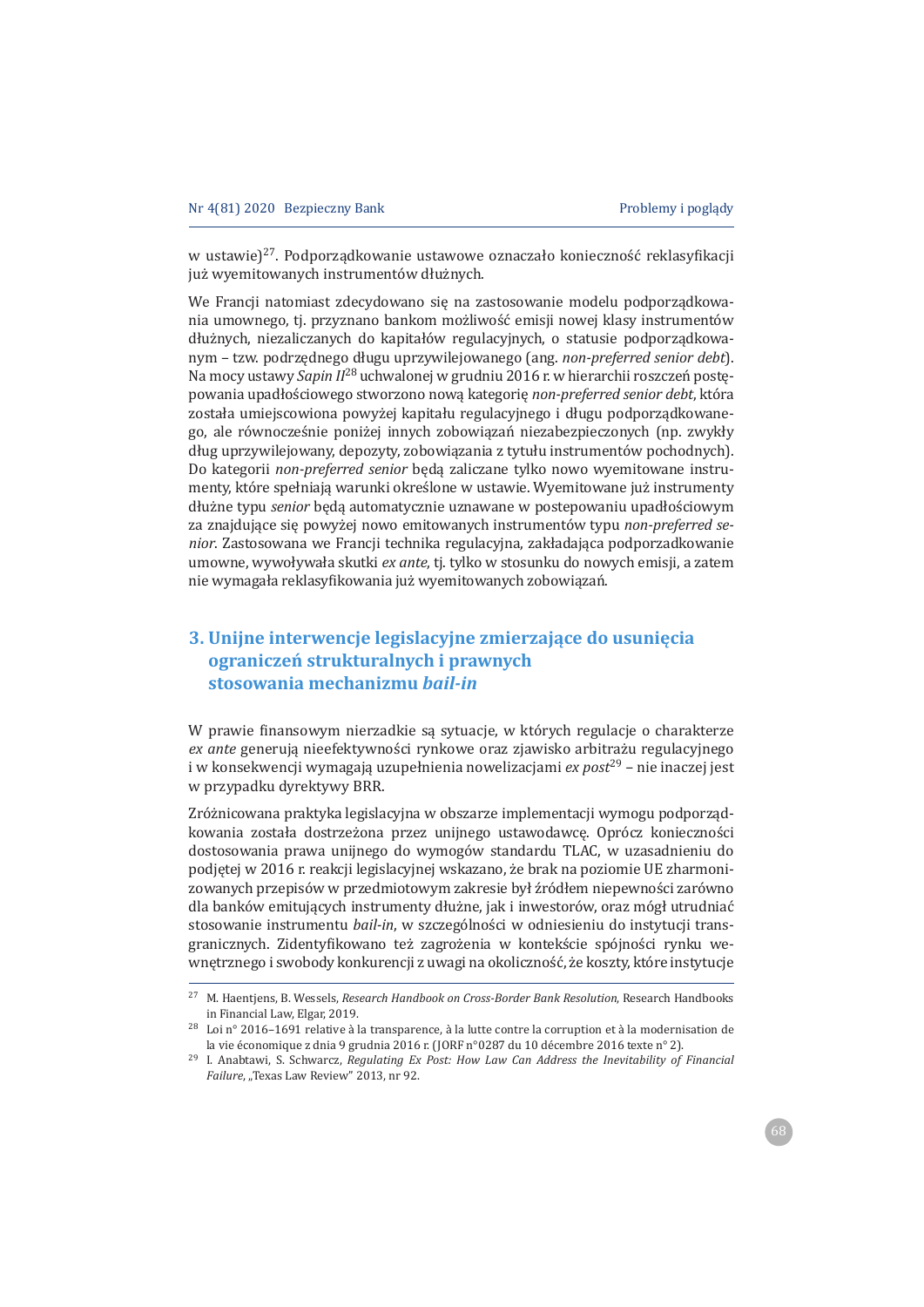kredytowe ponoszą przy emisji długu zgodnego z wymogiem podporządkowania, moga się różnić w zależności od tego, na podstawie prawa jakiej jurysdykcji miałaby ona być dokonywana. Dyrektywa BCH (ang. *Bank Creditor Hierarchy Directive*<sup>30</sup>), która zmieniła przepisy dyrektywy BRR w odniesieniu do stopnia uprzywilejowania niezabezpieczonych instrumentów dłużnych w hierarchii roszczeń w postępowaniu upadłościowym, uchwalona została ostatecznie w grudniu 2017 r.

W dyrektywie BCH przyjęto francuski model podporzadkowania umownego. Zobowiązano państwa członkowskie do wprowadzenia do krajowych przepisów prawa upadłościowego nowej kategorii zobowiązań uprzywilejowanych, tj. podrzędnego długu uprzywilejowanego (non-preferred senior debt), który w hierarchii zaspokajania roszczeń w postępowaniu upadłościowym będzie znajdował się powyżej instrumentów funduszy własnych oraz zobowiązań podporządkowanych, które nie kwalifikują się jako instrumenty funduszy własnych, lecz poniżej innych zobowiązań uprzywilejowanych (senior debt). Warunkiem klasyfikowania danego zobowiązania jako non-preferred senior jest spełnienie łącznie następujących przesłanek<sup>31</sup>:

- pierwotny, umowny termin wymagalności instrumentu musi wynosić co najmniei jeden rok:
- instrument nie może być instrumentem pochodnym ani zawierać wbudowanych instrumentów pochodnych;
- w dokumentacji emisyjnej należy wyraźnie wskazać na niższy stopień uprzywileiowania.

Państwom członkowskim pozostawiono możliwość utrzymania istniejącej kategorii zwykłego niezabezpieczonego długu uprzywilejowanego, którego emisja jest dla banków mniej kosztowna niż emisja zobowiazań podporzadkowanych. Państwa członkowskie zachowały także swobodę w kategoryzowaniu zwykłych niezabezpieczonych zobowiązań dla potrzeb postępowania upadłościowego (tj. utrzymania dotychczasowej wielości kategorii albo tworzenia nowych kategorii), ale pod warunkiem, że zapewnią, aby jedynie instrumenty dłużne należące do kategorii non-preferred senior debt kwalifikowały się do spełnienia wymogu podporządkowania.

Bardziei precyzyjne uporządkowanie strony pasywnej bilansów banków pod względem spozycionowania zobowiazań w hierarchii roszczeń prawa upadłościowego powinno wyeliminować problem tzw. krzywego zwierciadła, i tym samym ułatwić selektywne stosowanie mechanizm *bail-in*. Organy *resolution* beda mogły stosować instrument umorzenia lub konwersji instrumentów dłużnych tylko do niektórych zobowiązań uprzywilejowanych (tych klasyfikowanych jako podrzedny dług uprzywilejowany), nie będąc równocześnie zobligowanymi do umorzenia lub konwersji w równym stopniu (zgodnie z zasada *pari passu*) innych zobowiazań uprzywilejowanych (np. niektórych

<sup>&</sup>lt;sup>30</sup> Dyrektywa Parlamentu Europejskiego i Rady (UE) 2017/2399 z dnia 12 grudnia 2017 r. zmieniająca dyrektywe 2014/59/UE w odniesieniu do stopnia uprzywilejowania niezabezpieczonych instrumentów dłużnych w hierarchii roszczeń w postępowaniu upadłościowym (Dz.U. L 345 z 27.12.2017) (dyrektvwa BCH).

<sup>&</sup>lt;sup>31</sup> Art. 108 ust. 2 dyrektywy BRR.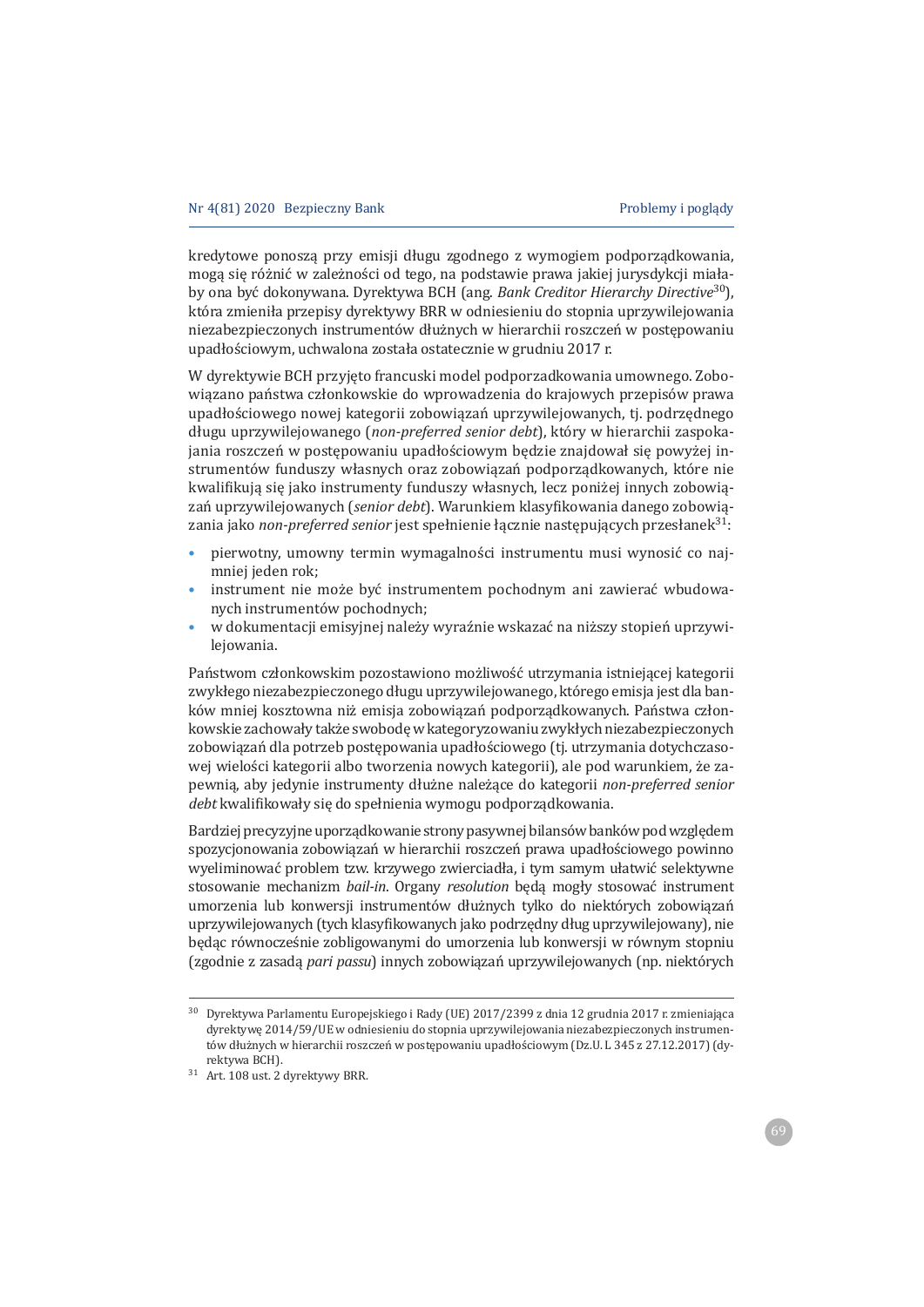depozytów o statusie senior debt), co mogło dotychczas ograniczać skłonność do stosowania instrumentu bail-in ze wzgledu na ryzyko prawne związane z roszczeniami wierzycieli, w stosunku do których mogłaby zostać naruszona zasada NCWO.

Polska transponowała dyrektywę BCH do ustawodawstwa krajowego w 2019 r.<sup>32</sup>, nowelizując ustawę – Prawo upadłościowe<sup>33</sup> i definiując nową kategorię wierzytelności w ramach bankowego postępowania upadłościowego (nie została ona określona wprost jako podrzędny dług uprzywilejowany, ale taki jej status wynika z charakterystyki prawnej). W przepisach określających hierarchię należności podlegających zaspokojeniu z funduszy masy upadłości banku<sup>34</sup> wprowadzono nową kategorię szóstą (patrz tabela 2). Zaliczane do niej będą obligacje, inne instrumenty dłużne, które wykazują właściwości zbywalnych wierzytelności oraz inne instrumenty wywołujące skutki prawne dłużnych instrumentów finansowych spełniające łącznie warunki określone w tym przepisie (tożsame z warunkami zdefiniowanymi w art. 108 ust. 2 dyrektywy BRR).

Dyrektywa BCH zmniejszyła rozbieżności między krajowymi ramami prawnymi odnoszącymi się do hierarchii roszczeń w postępowaniu upadłościowym, które były źródłem niepewności dla inwestorów i tworzyły praktyczne przeszkody w stosowaniu instrumentu bail-in, w szczególności w przypadku transgranicznych grup bankowych. Jednak rozbieżności te nie zostały zniesione całkowicie, ponieważ państwa członkowskie zachowały możliwość tworzenia kilku klas długu uprzywilejowanego. Do 2019 r. problemem był także brak wymogu podporządkowania w dyrektywie BRR. Dyrektywa BCH stworzyła jedynie ramy dla emisji zobowiązań typu senior non-preferred, przy czym organy resolution w dalszym ciągu nie były zobowiązane do wymagania od banków posiadania odpowiedniej wartości instrumentów podporządkowanych w strukturze pasywów w ramach kalkulacji wskaźnika MREL. W konsekwencji, mimo stosunkowo szerokiego zakresu przedmiotowego instrumentu bail-in, organy resolution nie mogły wykorzystać jego pełnego potencjału bez narażania sie na roszczenia obligatariuszy wynikające z naruszenia zasady NCWO.

Dyskusja nad tym zagadnieniem zaktualizowała się ponownie przy okazji kolejnej nowelizacji dyrektywy BRR. O ile wprowadzenie wymogu podporządkowania do wskaźnika MREL dla europejskich banków o globalnym znaczeniu systemowym nie było kwestionowane (z uwagi na standard TLAC), o tyle w przypadku mniejszych instytucji zwracano uwagę, że wymóg podporządkowania co prawda zwiększy możliwość efektywnego stosowania instrumentu bail-in, ale równocześnie przyczyni się do wzrostu kosztów działalności banków (emisja instrumentów podporządkowanych jest droższa z uwagi na konieczność rekompensowania inwestorom większego ryzyka niż w przypadku zobowiązań uprzywilejowanych).

<sup>&</sup>lt;sup>32</sup> Ustawa z dnia 17 stvcznia 2019 r. o zmianie ustawy o Bankowym Funduszu Gwarancyjnym, systemie gwarantowania depozytów oraz przymusowej restrukturyzacji oraz niektórych innych ustaw (Dz.U. z 2019 r., poz. 239).

<sup>33</sup> Ustawa z dnia 28 lutego 2003 r. - Prawo upadłościowe (Dz.U. z 2019 r., poz. 498, 912, 1495, 1655, 1802.2089 i 2217).

<sup>&</sup>lt;sup>34</sup> Art. 440 ust. 2 pkt 6 ustawy - Prawo upadłościowe.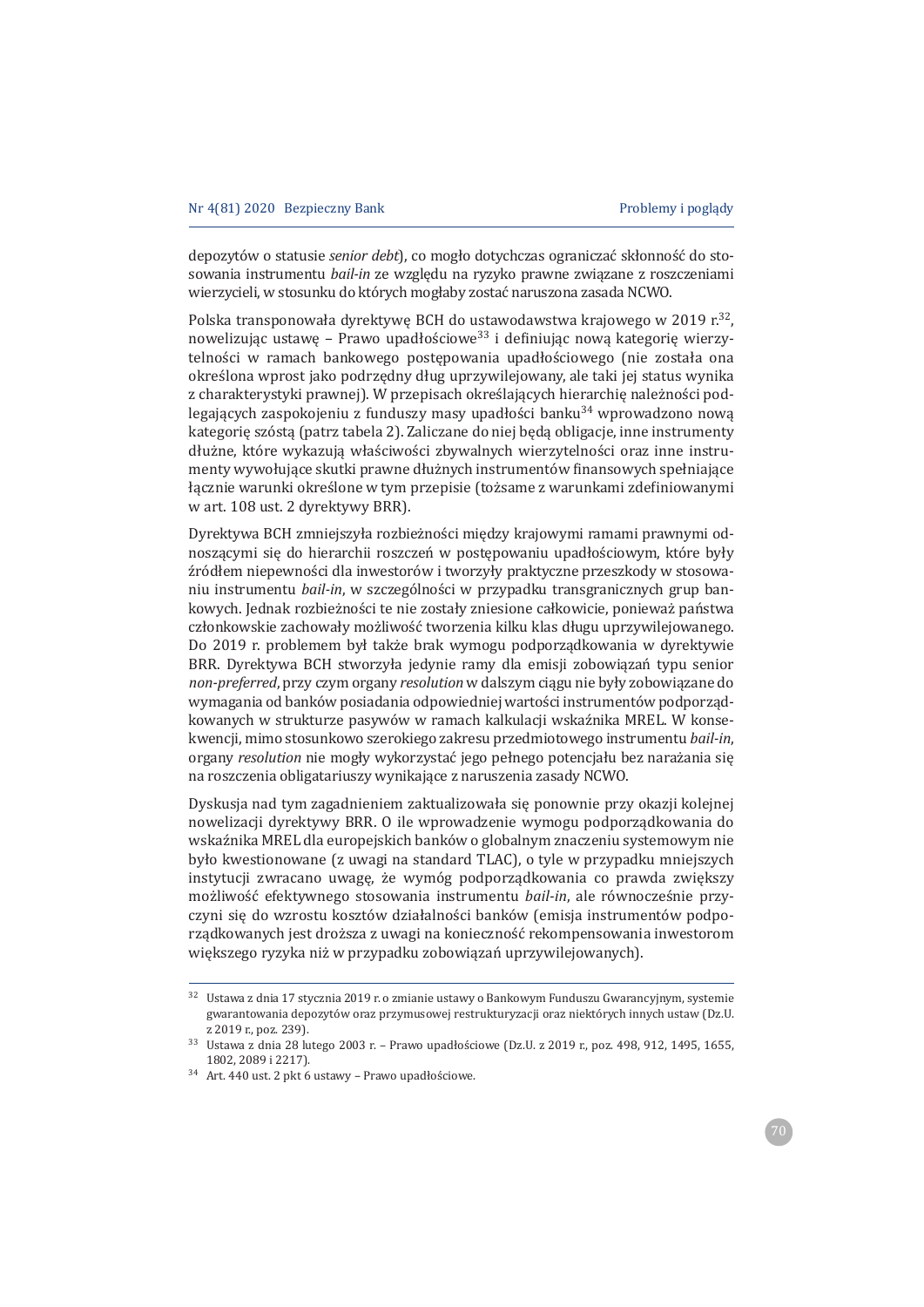#### Tabela 2. Sekwencja stosowania write-down i bail-in oraz hierarchia roszczeń określona w polskim prawie upadłościowym

| Sekwencja stosowania write-down<br>(art. 60 ust. 1 dyrektywy BRR)<br>oraz bail-in (art. 48 ust. 1 dyrektywy BRR) |            |                                                                                                                                                 | Kategorie i kolejność zaspokajania roszczeń<br>(art. 440 ust. 2 - Prawo upadłościowe) |                                                                                                                                                                                                          |  |  |
|------------------------------------------------------------------------------------------------------------------|------------|-------------------------------------------------------------------------------------------------------------------------------------------------|---------------------------------------------------------------------------------------|----------------------------------------------------------------------------------------------------------------------------------------------------------------------------------------------------------|--|--|
|                                                                                                                  |            |                                                                                                                                                 | $\mathbf I$                                                                           | Należności BFG z tytułu wypłaty<br>środków gwarantowanych, należności<br>ze stosunku pracy, należności alimen-<br>tacyjne, renty, należności z tytułu<br>składek na ubezpieczenia społeczne              |  |  |
|                                                                                                                  |            | Depozyty osób fizycznych,<br>mikroprzedsiębiorstw oraz<br>małych i średnich przedsie-<br>biorstw w części przewyższają-<br>cej poziom gwarancji | $\mathbf{I}$                                                                          | Należności objęte ochroną gwaran-<br>cyjną osób fizycznych, mikroprzed-<br>siębiorstw oraz małych i średnich<br>przedsiębiorstw w części przewyższa-<br>jącej poziom gwarancji                           |  |  |
|                                                                                                                  |            | Pozostałe zobowiązania<br>mogące podlegać umorzeniu<br>lub konwersji                                                                            | Ш                                                                                     | Inne należności - w tym m.in.: podatki<br>i inne daniny publiczne, należności obję-<br>te ochroną gwarancyjną osób prawnych<br>w części przewyższającej poziom gwa-<br>rancji, obligacje uprzywilejowane |  |  |
|                                                                                                                  | bail-in    |                                                                                                                                                 | IV                                                                                    | Odsetki od należności<br>z kategorii I-III                                                                                                                                                               |  |  |
|                                                                                                                  |            |                                                                                                                                                 | $\mathbf{V}$                                                                          | Należności wspólników albo<br>akcjonariuszy z tytułu pożyczki<br>lub innej czynności prawnej<br>o podobnych skutkach                                                                                     |  |  |
|                                                                                                                  |            | Podrzędne zobowiązania<br>uprzywilejowane                                                                                                       | VI                                                                                    | Podrzędne zobowiązania<br>uprzywilejowane                                                                                                                                                                |  |  |
|                                                                                                                  |            | Zobowiązania podporządkowane<br>niezaliczane do instrumentów<br>AT1 ani T2                                                                      | <b>VII</b>                                                                            | Należności z tytułu zobowiązań<br>podporządkowanych niezaliczanych<br>do funduszy własnych banku wraz<br>z odsetkami                                                                                     |  |  |
|                                                                                                                  | write-down | Instrumenty T2                                                                                                                                  | <b>VIII</b>                                                                           | Instrumenty kapitałowe zdefiniowane<br>w art. 62<br>rozporządzenia 575/2013a)                                                                                                                            |  |  |
|                                                                                                                  |            | <b>Instrumenty AT1</b>                                                                                                                          | IX                                                                                    | Instrumenty kapitałowe<br>zdefiniowane w art. 51<br>rozporządzenia 575/2013                                                                                                                              |  |  |
|                                                                                                                  |            | Instrumenty CET1                                                                                                                                | X                                                                                     | Instrumenty kapitałowe<br>zdefiniowane w art. 26<br>rozporządzenia 575/2013                                                                                                                              |  |  |

a) Rozporządzenie Parlamentu Europejskiego i rady (UE) nr 575/2013 z dnia 26 czerwca 2013 r. w sprawie wymogów ostrożnościowych dla instytucji kredytowych i firm inwestycyjnych, zmieniające rozporządzenie (UE) nr 648/2012 (tekst skonsolidowany: 32013R0575 – PL – 27.06.2019).

Źródło: opracowanie własne na podstawie dyrektywy BRR i ustawy - Prawo upadłościowe.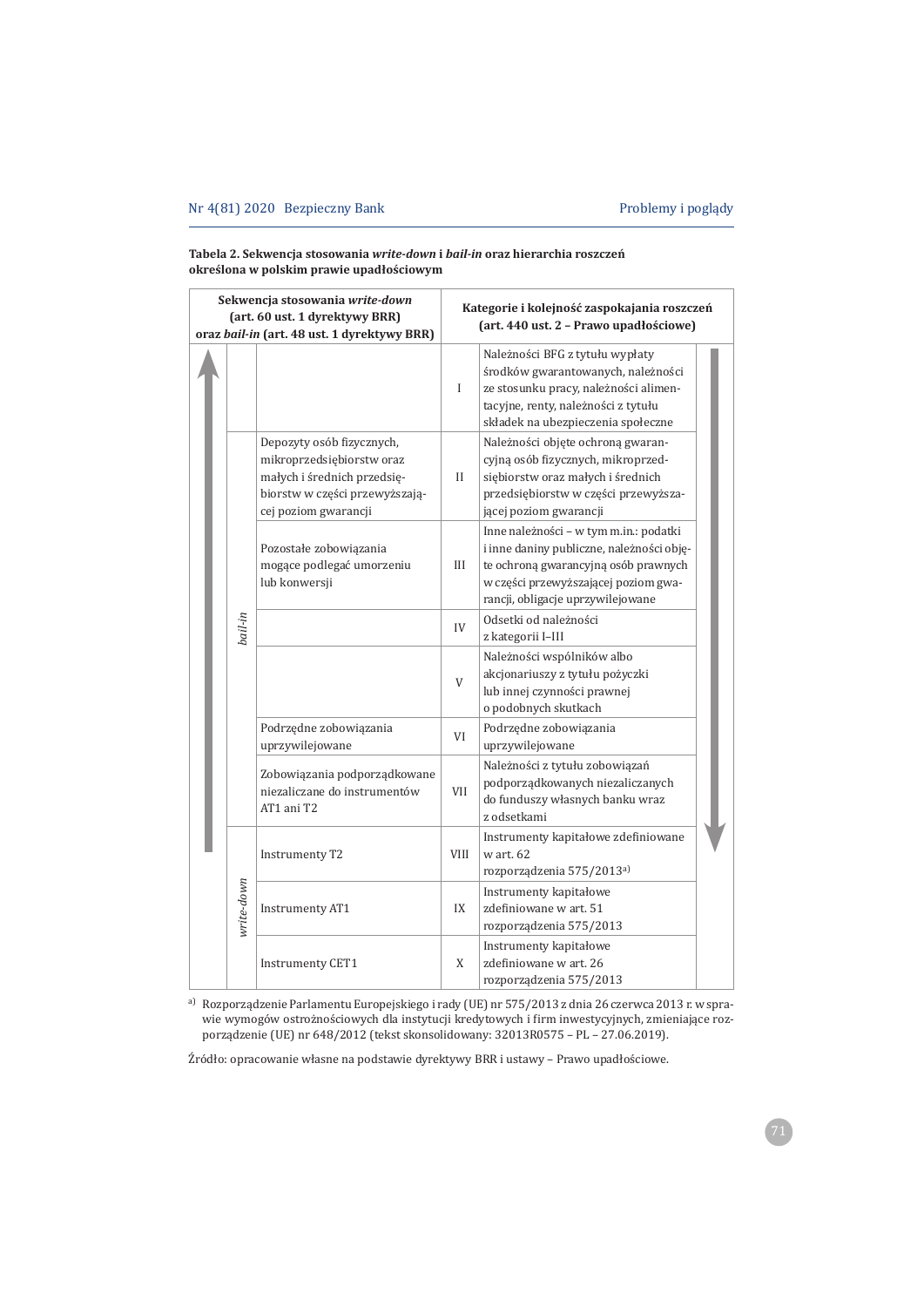Kolejna nowelizacja dyrektywy BRR (dalej BRR2<sup>35</sup>), która weszła w życie w kwietniu 2019 r., wprowadziła dwie fundamentalne zmiany w metodzie wyznaczania wskaźnika MREL. Dla określonych kategorii instytucji wskaźnik MREL nie będzie już określany tylko indywidualnie, ale będzie częściowo traktowany jako wymóg w ramach tzw. I filara (tzn., że wymóg będzie jednolity dla wszystkich podlegających mu instytucji) oraz będzie musiał być spełniony w minimalnym zakresie przez instrumenty podporzadkowane. Banki o statusie globalnej instytucji systemowej (ang. G-SIIs), posiadające aktywa o wartości przewyższającej 100 mld EUR (ang. Top *Tier Firms*) oraz inne instytucje systemowe (ang. OSEs) beda musiały utrzymywać wskaźnik MREL w ramach I filara na poziomie 18% (G-SIIs) oraz 13,5% (Top Tier *Firms*, OSEs) aktywów ważonych ryzykiem albo odpowiednio 6,75% i 5% miary ekspozycji wskaźnika dźwigni. W przypadku G-SIIs i OSEs, co do zasady, część MREL w wartości odpowiadającej 8% całkowitych zobowiązań musi być spełniona przez instrumenty podporządkowane. W odniesieniu do banków posiadających aktywa o wartości przewyższającej 100 mld EUR wymóg podporzadkowania również wynosi 8% całkowitych zobowiązań, ale tylko w zakresie w jakim wartość ta nie przekracza 27% wartości całkowitej ekspozycji ważonej ryzykiem. W przypadku pozostałych instytucji MREL pozostaje wymogiem określanym indywidualnie w ramach II filara, bez zharmonizowanego wymogu podporządkowania.

Mimo wprowadzenia za pośrednictwem dyrektywy BRR2 wymogu podporządkowania na potrzeby spełniania normy MREL dla niektórych banków, w dalszym ciągu aktualny pozostaje problem egzekwowalności tej normy. W stanie prawnym sprzed wprowadzenia BRR2 w przypadku naruszenia wymogu MREL organ *resolution* mógł skierować do banku zalecenia dotyczące emisji instrumentów dłużnych zamiennych na kapitał lub innych instrumentów kapitałowych lub dłużnych podlegających umorzeniu lub konwersji, ewentualnie dotyczące podjęcia innych działań w celu osiągnięcia minimalnego poziomu zobowiązań podlegających umorzeniu lub konwersji. Dyrektywa BRR2 do pewnego stopnia adresując problem egzekwowalności wprowadziła zakaz podwójnego zaliczania kapitału podstawowego Tier I jednocześnie na potrzeby wymogu połączonego bufora i MREL, co w konsekwencji w określonych przypadkach może skutkować ograniczeniem w zakresie wypłaty zysków. Z drugiej jednak strony, sankcja w postaci ograniczeń w wypłacie zysków nie jest automatyczna, a termin spełniania normy MREL został wydłużony do 1 stycznia 2024 r. Co więcej, organom *resolution* przyznano prawo do ustanowienia okresu przejściowego wykraczającego poza 2024 r. w przypadku gdy jest to należycie uzasadnione i stosowne, na podstawie odpowiednich kryteriów oraz biorąc pod uwagę m.in.: brak instrumentów dłużnych w modelu finansowania oraz dostęp do rynków kapitałowych zobowiązań kwalifikowalnych.

Podsumowując te cześć rozważań, wydaje się, że pomimo zniwelowania negatywnego sprzężenia między zasadami *pari passu* i NCWO na operacyjność mechanizmu

<sup>35</sup> Dvrektvwa Parlamentu Europejskiego i Rady (UE) 2019/879 z dnia 20 maja 2019 r. zmieniająca dyrektywę 2014/59/UE w odniesieniu do zdolności do pokrycia strat i dokapitalizowania instytucji kredytowych i firm inwestycyjnych oraz dyrektywę 98/26/WE, Dz.U. UE, L 150/296.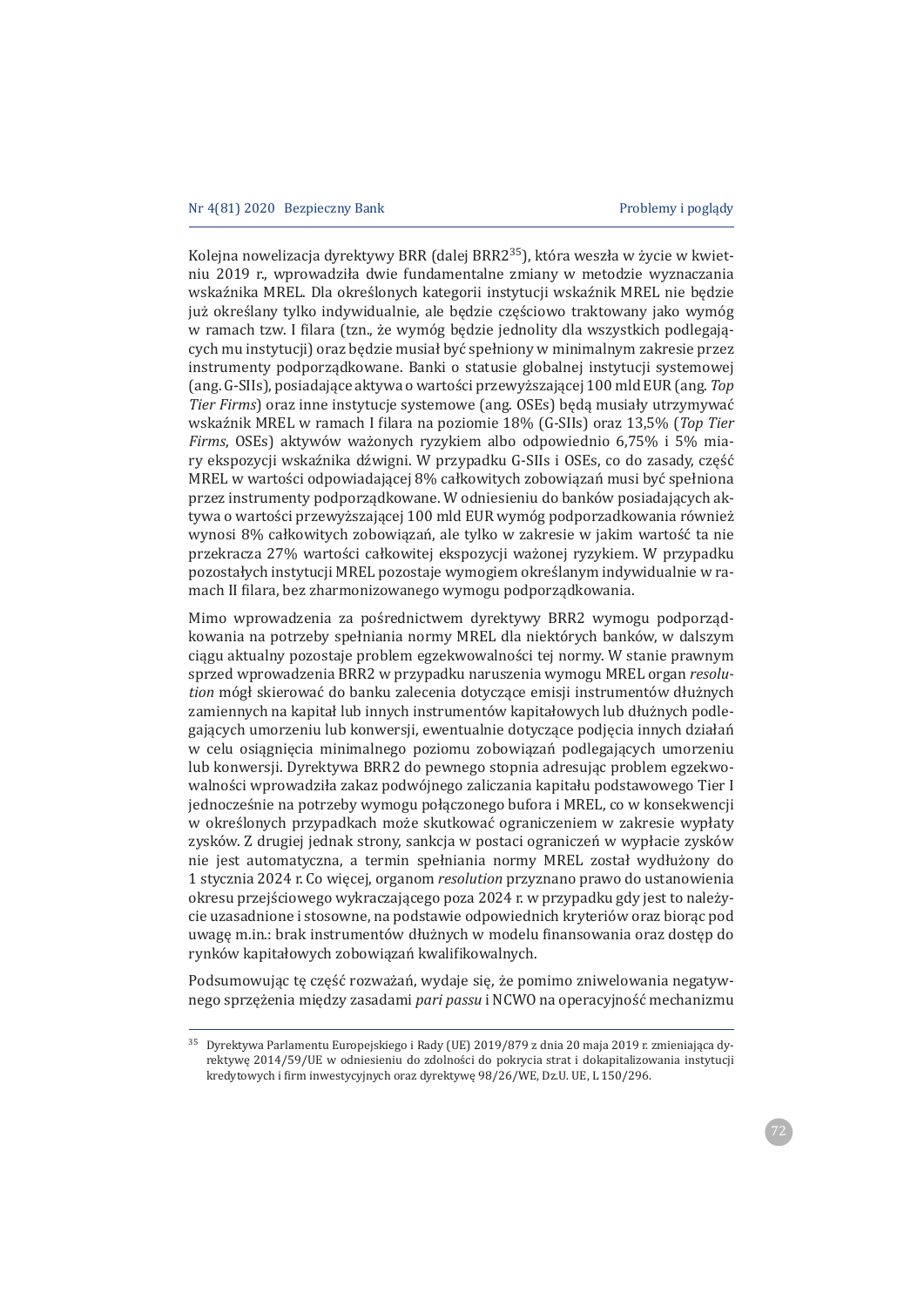*bail-in* beda w dalszym wpływać m.in.: ograniczony zakres wymogu podporzadkowania, możliwość wydłużania okresu na spełnienie normy MREL oraz brak automatycznych sankcji za jej naruszenie. Uwarunkowania te będą dodatkowo uwydatniane przez utrzymaną w unijnych ramach prawnych dostępność ścieżek sanacyjnych poza reżimem *resolution*. W przeciwnym kierunku oddziaływać może natomiast systematyczne zwiekszanie się zasobności funduszy resolution (zarówno Jednolitego funduszu restrukturyzacji i uporzadkowanej likwidacji, jak i funduszy krajowych). Skorzystanie z tych funduszy będzie stanowiło alternatywę wobec wsparcia o charakterze fiskalnym (ze środków podatników), jednak bedzie obwarowane wymogiem umorzenia 8% całkowitych zobowiązań. Ponieważ warunek ten będzie można spełnić najefektywniej poprzez zastosowanie mechanizmu bail-in, organy publiczne będą bardziej skłonne go stosować, nawet mimo jego ograniczonej elastyczności i konieczności umorzenia szerszej grupy instrumentów, aby pozyskać pozabudżetowe środki na restrukturyzację banków.

# **Podsumowanie**

Mechanizm *bail-in*. ze wzgledu m.in. na swói samodzielny potenciał restrukturyzacyjny, miał w zamyśle jego twórców stać się jednym z podstawowych instrumentów zarządzania kryzysowego. Źródłem tych aspiracji była modyfikacja charakterystyki prawnej instrumentów dłużnych, która miała umożliwić przypisywanie zdolności do absorpcji strat instrumentom, które organicznie nie miały dotąd tej właściwości, ponieważ nie są papierami wartościowymi o charakterze udziałowym. Instrument *bail-in* został skonstruowany jako narządzie administracyjne, a jego powszechna skuteczność została zapewniona na poziomie ustawowym.

W okresie po wprowadzeniu dyrektywy BRR do krajowych porządków prawnych jak dotąd nie dokonano umorzenia lub konwersji instrumentów dłużnych sensu stricto (niezaliczanych do kapitałów regulacyjnych). Państwa członkowskie UE w okolicznościach zjawisk kryzysowych w sektorze bankowym najczęściej w takich przypadkach decydowały się na działania stosowane powszechnie przed wdrożeniem procedury *resolution*, ti. wykorzystywały dla celów sanacyjnych środki publiczne (poza reżimem *resolution*), co może podawać w wątpliwość wiarygodność nowych ram prawnych zarządzania kryzysowego w sektorze bankowym.

Przyczyny tego stanu rzeczy są wielowątkowe i związane m.in. z brakiem europejskiej harmonizacji w zakresie prawa upadłościowego (co może różnicować ocenę skutków zwykłej upadłości pomiędzy poszczególnymi państwami członkowskimi), niedookreślonością przesłanek występowania interesu publicznego (warunkującego uruchomienie procesu *resolution*), ale także z "zaszytego" w unijnych ramach prawnych przyzwolenia na dalsze wykorzystywanie środków publicznych dla ratowania banków.

Po wdrożeniu dyrektywy BRR ujawniły się także pewne specyficzne wyzwania o charakterze strukturalnym i prawnym, wpływające na operacyjną możliwość wykorzystania instrumentu bail-in. Związane one były ze współzależnością zasad pari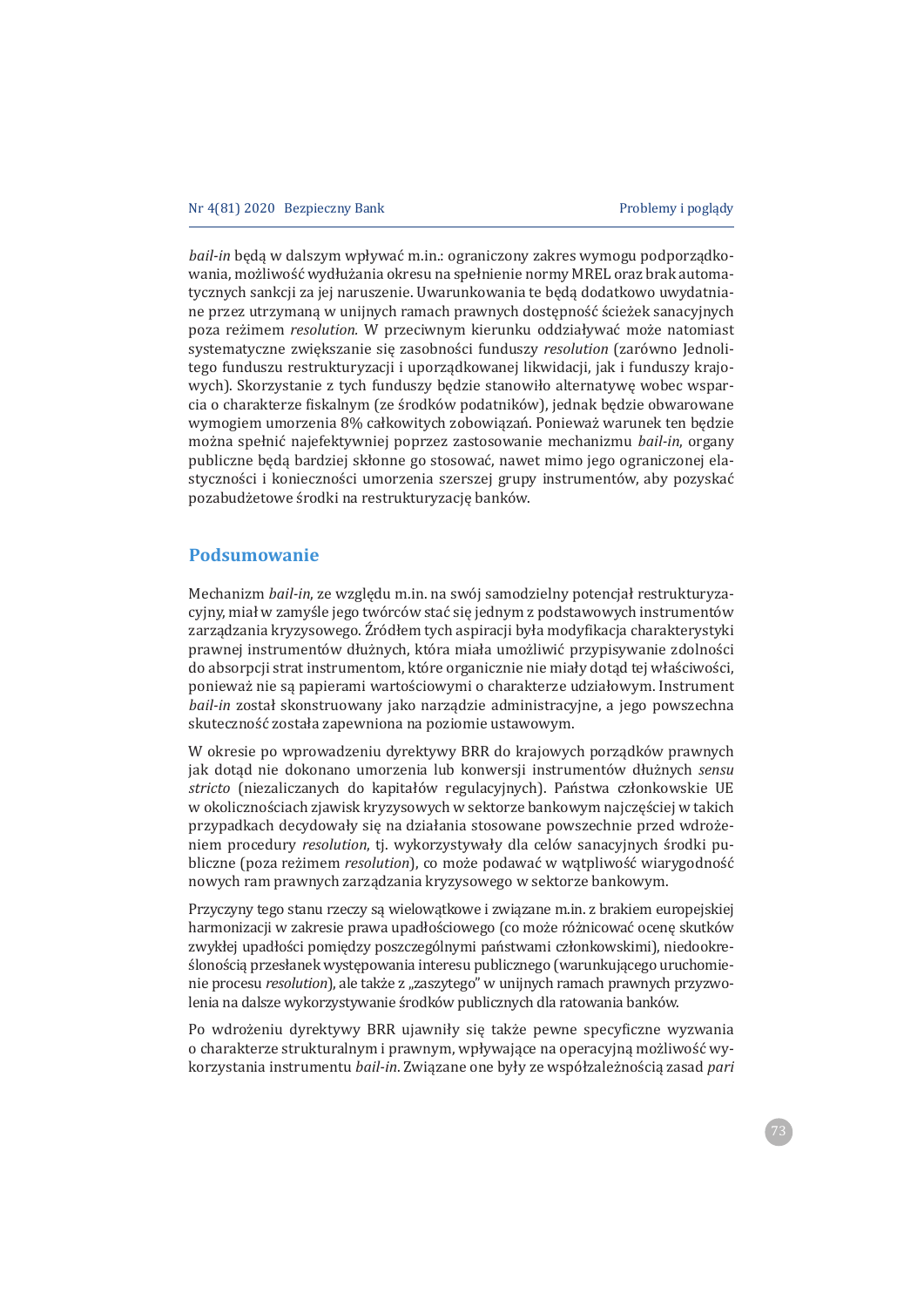passu i NCWO w kontekście braku odpowiedniej stratyfikacji zobowiazań w ujeciu prawnym na poziomie dyrektywy BRR, który powodował komasowanie różnych kategorii zobowiązań w ramach pojedynczych pozycji w hierarchii roszczeń i utrudniał stosowanie mechanizmu bail-in w sposób selektywny, tylko w odniesieniu do wybranych kategorii zobowiązań (np. tych wobec inwestorów profesjonalnych).

Praktyka w zakresie implementacji mechanizmu bail-in przez państwa członkowskie w latach 2016-2019 pozostawała zróżnicowana. Na poziomie dyrektywy BRR nie określono, jaki status w hierarchii roszczeń mają mieć zobowiązania kwalifikowalne. W rezultacie zobowiązania kwalifikowalne mogły mieć taki sam status jak zobowiązania niepodlegające instrumentowi bail-in albo zobowiązania podlegające *bail-in*, ale wyłączone z jego zakresu na podstawie uznaniowej decyzji organu reso*lution*. Taki stan rzeczy generował ryzyko naruszenia zasady no creditor worse off i w konsekwencji mógł stanowić podstawę do formułowania roszczeń przez niektó*rych* wierzycieli wobec organu *resolution*, co negatywnie wpływałoby na efektywność procesu restrukturyzacji.

Dostrzegając niedoskonałości, które ujawniły się na etapie stosowania przepisów dotyczacych procesu *resolution*, ustawodawca unijny dokonał dwóch nowelizacji dyrektywy BRR, w ramach których m.in. zdefiniowano nową kategorię zobowiązań kwalifikowalnych o niższym statusie w hierarchii roszczeń niż zobowiązania uprzywilejowane oraz wprowadzono w określonym zakresie tzw. wymóg podporzadkowania.

Jakkolwiek wyodrębnienie na poziomie dyrektywy BRR dodatkowej warstwy zobowiązań w ujęciu prawa upadłościowego i wprowadzenie wymogu spełnienia części normy MREL instrumentami podporzadkowanymi zwiekszyły operacyjność stosowania instrumentu bail-in, to należy jednak podkreślić, że przeprowadzone zmiany nie zniwelowały problemów wynikających z zastanego stanu rzeczy, a jedynie stworzyły możliwość usuniecia przeszkód dla efektywnego prowadzenia procesów *resolution* w dłuższym horyzoncie czasu. Równocześnie przy wprowadzeniu zmian adresujących problem współzależności zasad pari passu i NCWO ten horyzont został dodatkowo wydłużony, a egzekwowalność wymogu MREL poddana pewnej uznaniowości.

W konsekwencji na obecnym etapie trudno dostrzec istotną zmiane jakościową w zarządzaniu sytuacjami kryzysowymi w sektorze bankowym w porównaniu do sytuacji sprzed wejścia w życie dyrektywy BRR. Zbudowanie zdolności do absorpcji strat i rekapitalizacji z wykorzystaniem emisji podrzędnych zobowiązań uprzywilejowanych oraz zmiany struktury pasywów niektórych banków będzie procesem rozłożonym w czasie, a zatem można oczekiwać, że przedstawione w opracowaniu uwarunkowania strukturalno-prawne beda nadal w okresie przejściowym oddziaływać ograniczająco na skłonność do stosowania instrumentu *bail-in*.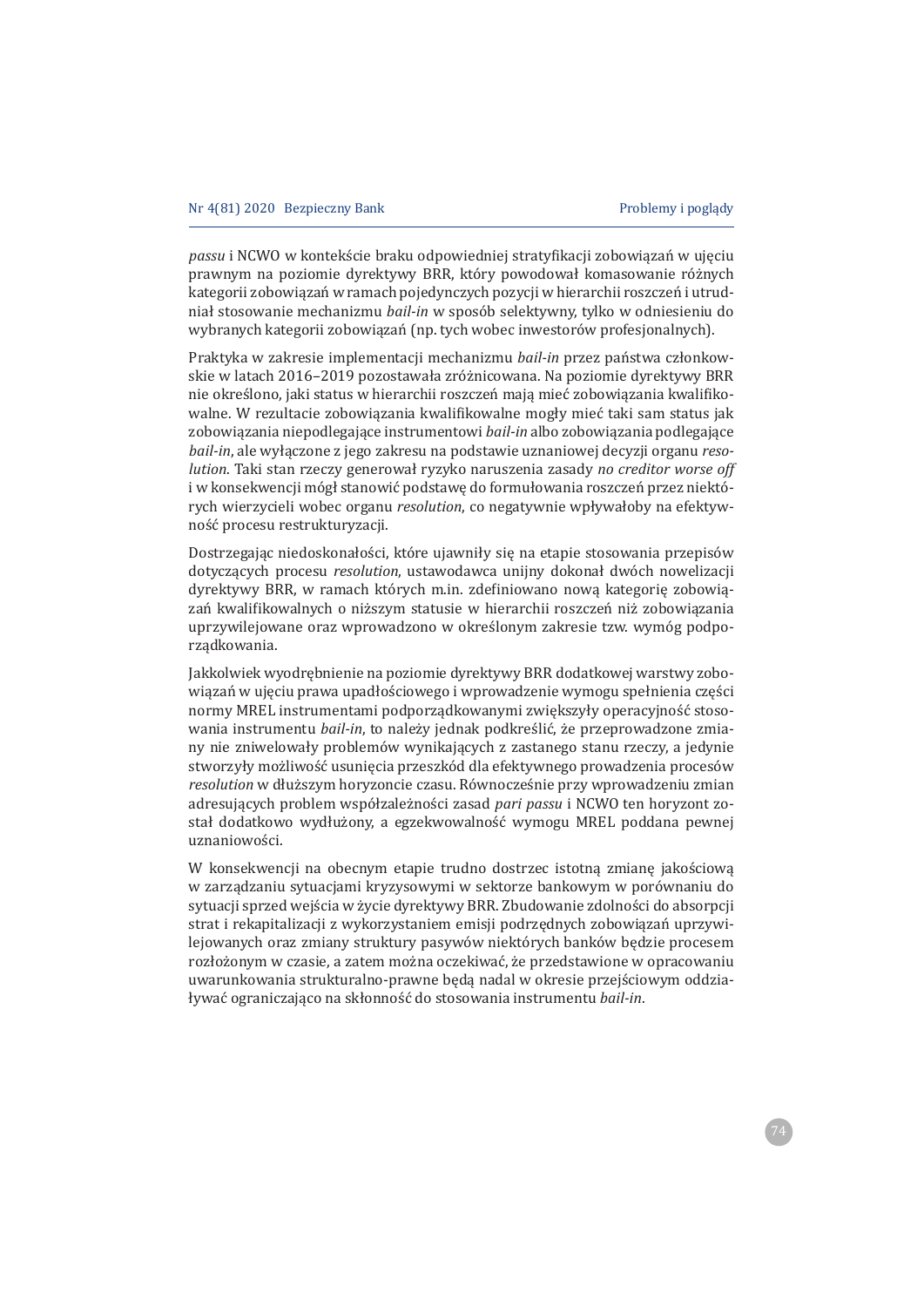### **Bibliograϐia**

Anabtawi I., Schwarcz S., Regulating Ex Post: How Law Can Address the Inevitability of Finan*cial Failure*, "Texas Law Review" 2013, nr 92.

Avgouleas E., Goodhart C., Critical reflections on bank bail-ins, "Journal of Financial Regulation" 2015, nr 1.

Borsuk M., Klupa K., *Integracja w prawa obligatariuszy banku w ramach postępowania restrukturyzacji i uporz¦dkowanej likwidacji (resolution)*ǡ ȏǣȐǤ ȋǤȌǡ*Regulacje finansowe: fintech – nowe instrumenty finansowe – resolution*, Wydawnictwo C.H. Beck, 2017.

Calello P., Ervin W., *From bail-out to bail-in*, "The Economist" 2010.

Davies T., A year on from the Banco Popular resolution: the key questions, 2018 (https://www. globalcapital.com/article/b18js9kn5z5v7x/a-year-on-from-the-banco-popular-resolution-the-key-questions).

Donnelly S., Asimakopoulos I.G., Bending and Breaking the Single Resolution Mechanism: The *Case of Italy*, "Journal of Common Market Studies" 2019.

 ǡ*Principles on Loss-absorbing and Recapitalisation Capacity of G-SIBs in Resolution. Total Loss-absorbing Capacity (TLAC) Term Sheet, 2015.* 

Financial Stability Board, Principles on Bail-in Execution, 2018.

Haentjens M., Wessels B., Research Handbook on Cross-Border Bank Resolution, Research Handbooks in Financial Law, Elgar, 2019.

Komisja Europejska, *The April infringements' package: key decisions*, 2016 (https://ec.europa.eu/commission/presscorner/detail/EN/MEM0\_16\_1452).

ǡ*Commission approves aid for Piraeus Bank on the basis of an amended restructuring plan.https://ec.europa.eu/commission/presscorner/detail/en/IP 15 6193.* 

 ǡ *Commission approves aid for National Bank of Greece on the basis of an amended restructuring plan, https://ec.europa.eu/commission/presscorner/detail/en/* IP\_15\_6255.

 ǡ *Statement on Agreement in principle between Commissioner Vestager and Italian authorities on Monte dei Paschi di Siena (MPS)*, https://ec.europa.eu/commission/presscorner/detail/en/STATEMENT\_17\_1502.

ǡ*State aid: Commission approves aid for market exit of Banca Popolare di Vicenza and Veneto Banca under Italian insolvency law, involving sale of some parts to Intesa*  Sanpaolo, https://ec.europa.eu/commission/presscorner/detail/en/IP\_17\_1791.

 ǡ *Commission clearance of Portuguese recapitalisation of Caixa Geral de Depósitos (CGD) – how the rules apply to bank recapitalisations*, https://ec.europa.eu/commission/presscorner/detail/en/MEMO\_17\_557.

ǡ*Commission approves market conform recapitalisation of Romanian CEC Bank*, https://ec.europa.eu/commission/presscorner/detail/en/IP\_19\_6190.

ǡ*Commission concludes that recapitalisation of German NordLB is market conform*, https://ec.europa.eu/commission/presscorner/detail/en/ip\_19\_6684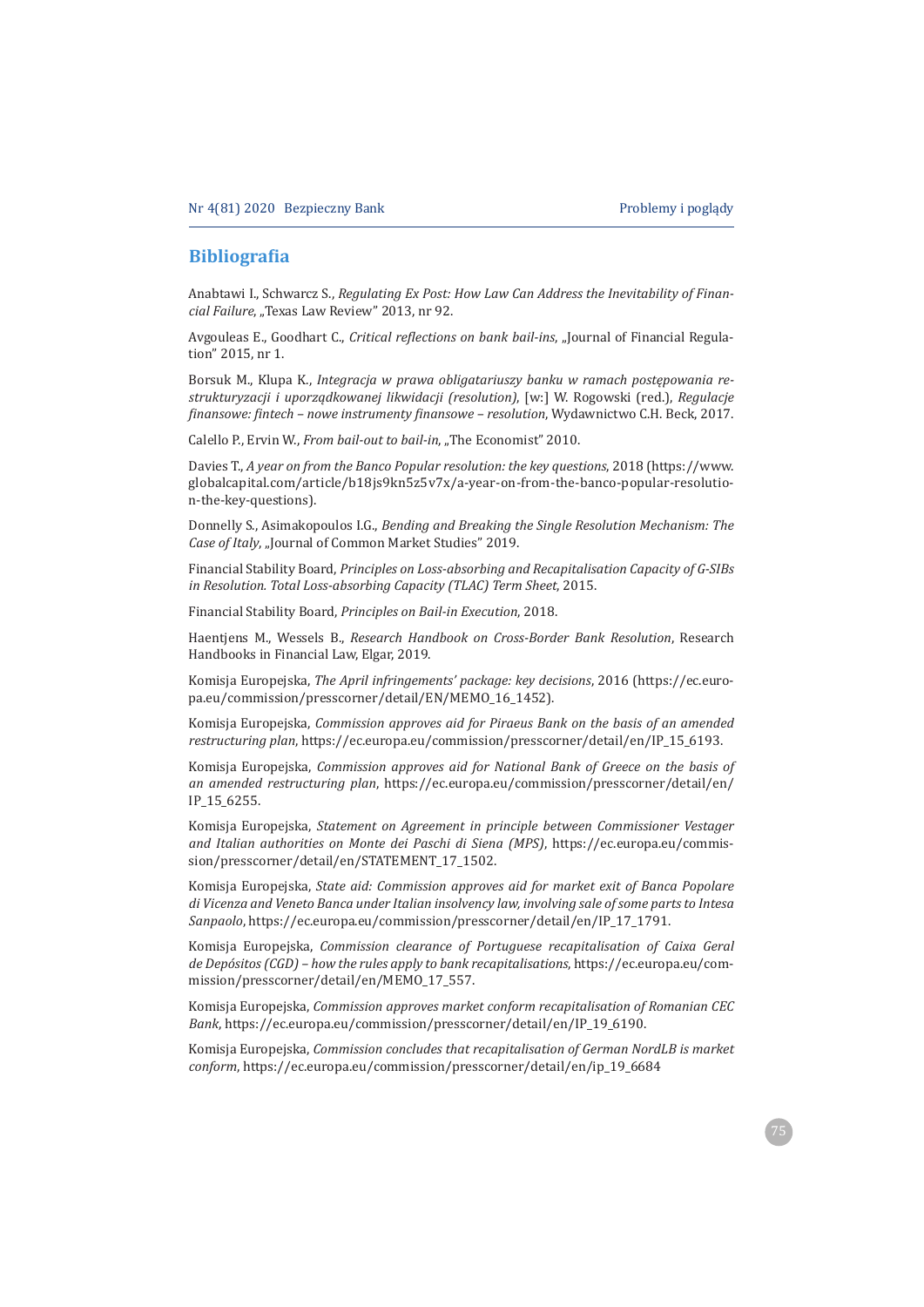Ǥǡ*Przymusowa restrukturyzacja banku (resolution) w praktyce – przypadki Banco Popular Español, Monte dei Paschi di Siena oraz Banco Popolare di Vicenza i Veneto Banca*ǡ "Monitor Prawniczy" 2018, nr 20.

Lintner P., Lincoln Nagy M.A.J., Pyziak P., Godwin A.J., Schroeder S.C., Irsalieva N., Understan*ding bank recovery and resolution in the EU: a guidebook to the BRRD* (English), World Bank Group, 2017.

Pollner *I., Understanding the legal rationale for infringing on property rights in the context of modern bank resolution tools*, World Bank, 2013.

Ǥǡ*Ewolucja äwiatowego systemu ochrony depozytów oraz systemu recovery i resolution*ǡ IX Kongres Ryzyka Bankowego, 5.11.2014 r.

Schillig M., The (Il-)Legitimacy of the EU Post-Crisis Bailout System, "King's College London Law School Research Paper" 2018, nr 18.

Scott K.E., Taylor J.B., *Bankruptcy Not Bailout: A Special Chapter 14*, 2012.

ǡ*The SRB will not take resolution action in relation to Banca Popolare di Vicenza and Veneto Banca*, https://srb.europa.eu/en/node/341.

Tröger T., Too Complex to Work - A Critical Assessment of the Bail-In Tool Under the European Bank Recovery and Resolution Regime, "Journal of Financial Regulation" 2018, nr 4.

#### **Akty prawne**

Abwicklungsmechanismusgesetz z dnia 6 listopada 2015 r.

Loi nº 2016-1691 relative à la transparence, à la lutte contre la corruption et à la modernisation de la vie économique z dnia 9 grudnia 2016 r. (JORF n°0287 du 10 décembre 2016 texte nº 2).

Dyrektywa Parlamentu Europejskiego i Rady 2014/59/UE z dnia 15 maja 2014 r. ustanawiająca ramy na potrzeby prowadzenia działań naprawczych oraz restrukturyzacji i uporządkowanej likwidacji w odniesieniu do instytucji kredytowych i firm inwestycyjnych (Dz.U. UE, L nr 173 z 12.6.2014 r.).

Dyrektywa Parlamentu Europejskiego i Rady (UE) 2017/2399 z dnia 12 grudnia 2017 r. zmieniająca dyrektywę 2014/59/UE w odniesieniu do stopnia uprzywilejowania niezabezpieczonych instrumentów dłużnych w hierarchii roszczeń w postępowaniu upadłościowym (Dz.U. UE, L nr 345 z 27.12.2017 r.).

Dyrektywa Parlamentu Europejskiego i Rady (UE) 2019/879 z dnia 20 maja 2019 r. zmieniająca dyrektywę 2014/59/UE w odniesieniu do zdolności do pokrycia strat i dokapitalizowania instytucji kredytowych i firm inwestycyjnych oraz dyrektywę 98/26/WE (Dz.U. UE, L nr 150 z 7.6.2019 r.).

Rozporządzenie Parlamentu Europejskiego i Rady (UE) nr 575/2013 z dnia 26 czerwca 2013 r. w sprawie wymogów ostrożnościowych dla instytucji kredytowych i firm inwestycyjnych, zmieniające rozporządzenie (UE) nr 648/2012 (tekst skonsolidowany: 32013R0575  $-$  PL $-$  27.06.2019).